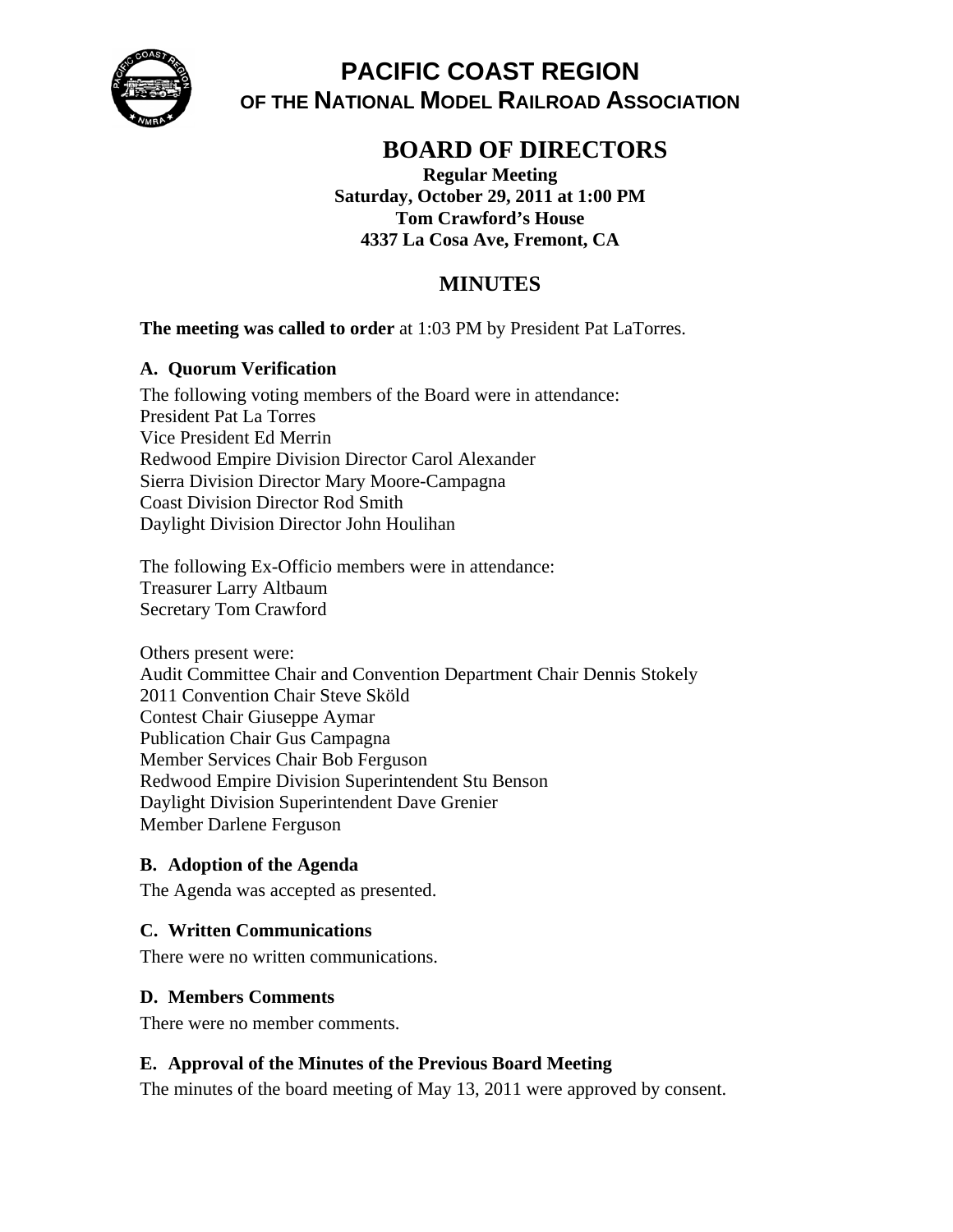# **F. Officers Reports**

- F.1. President LaTorres submitted a written report which is attached to the record copy of these minutes.
- F.2. Vice President Merrin submitted a written report which is attached to the record copy of these minutes.
- F.3. Treasurer Altbaum submitted a written report which is attached to the record copy of these minutes. He noted that the Branchline costs about \$9 per year per subscriber, but only brings in \$6. He felt that we should raise the rates, but only \$1 each year for several years to avoid sticker shock. No action was taken.

It was noted that after 21 years Larry would like to retire. President LaTorres stated that he is actively hunting for a replacement. Larry gave a description of the responsibilities of the job.

F.4. Secretary Crawford handed out a copy of the text of pages 486 and 487 of Section 49 of Roberts Rules of Order Newly Revised 11th edition applying to Small Boards. A copy is attached to the record copy of these minutes. The salient points which differ on how we have been doing business are that motions need not be seconded, and that when a proposal is clear to all present, a vote can be taken without a motion being introduced and may be by unanimous consent. We agreed to conduct our business this way.

# **G. Directors Reports**

- G.1. Daylight Division Director Houlihan submitted a written report which is attached to the record copy of these minutes.
- G.2.
- G.3. Coast Division Director Smith submitted a written report which is attached to the record copy of these minutes.

G.4.

G.5. Sierra Division Director Moore-Campagna submitted a written report which is attached to the record copy of these minutes.

G.6.

G.7. Redwood Empire Division Director Alexander submitted a written report which is attached to the record copy of these minutes.

G.8.

G.9. Hawaiian Division is currently without a Director.

# **H. Department Reports**

- H.1. Administration Department President LaTorres noted that Bill Scott, who has generated all of the PCR awards, is stepping down, so we will need to find a replacement.
	- H.1.i **Audit Committee** Chair Dennis Stokely noted that he will be stepping down after the 2013 convention, so we will need to find a replacement. The committee will conduct an audit in 2012.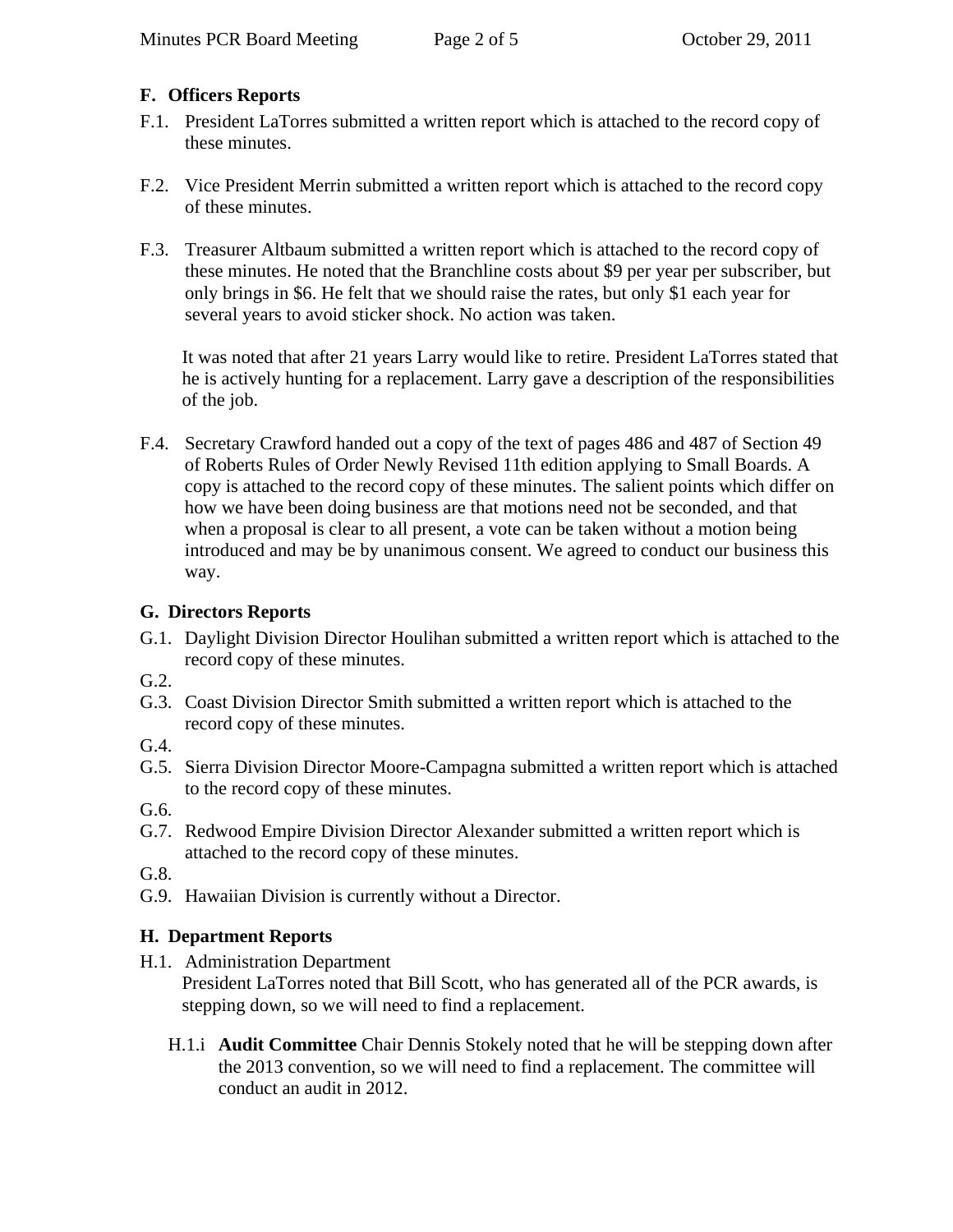- H.1.ii **Storekeeper** Kevin Hurley was not present, but he now has all the equipment except for the display stand and two laptops, which former Storekeeper Steve Sköld left with Tom Crawford to get to Kevin. Tom will purge any data on the two laptops, and will assess them to determine their viability and sellability.
- H.2. Membership Department There was no report.
- H.3. Publications Department

Publications Chair Gus Campagna reported that we have 19 people who are paid subscribers to the Branch Line who have requested not to be sent a hard copy. We have 128 out of region subscribers who have not received their Branch Line in over a year due to an error in using the roster report instead of the boundary report, which shows all subscribers. We will tell National to extend their subscription by one year.

We also need to have an on-line version of the Branch Line that is easier to read. The editor is not interested in taking on this extra burden.

The question of ads came up and Gus will look into it. Dave Grenier knows someone who could do the marketing for us and will discuss this with him.

H.4. Convention Department

Convention Department Chair Dennis Stokely provided a written report which is attached to the record copy of these minutes. He gave the following summary.

**2011** The Sonoma Short Line Mini Convention had 88 people and was a success. Steve Sköld submitted a written report which is attached to the record copy of these minutes.

**2012** Joint PNR-PCR convention in Medford, OR: Registrations are moving slowly due to weak advertising.

We agreed that the income will go to the region, not divisions. There are also a number of issues with the contests. These are discussed in the Contest Department report.

**2013** Dennis Stokely submitted a written proposal which is attached to the record copy of these minutes.

**IT WAS MOVED** by RED Director Alexander

### **THAT** the Board accept the proposal.

**THE MOTION WAS APPROVED** by consent.

Carol Alexander moved to accept the proposal. The motion was approved.

**2014** The Committee has not yet decided exactly where the convention will be, but it will be in the San Luis Obispo/Paso Robles area.

### H.5. Contest Department

Contest Chair Giuseppe Aymar handed out a report on the contest issues we face for the 2012 convention due to the differences between how PCR and PNR conduct contests. A copy is attached to the record copy of these minutes. We agreed that PCR will stick to our contest categories even if PNR doesn't and if PNR people wish to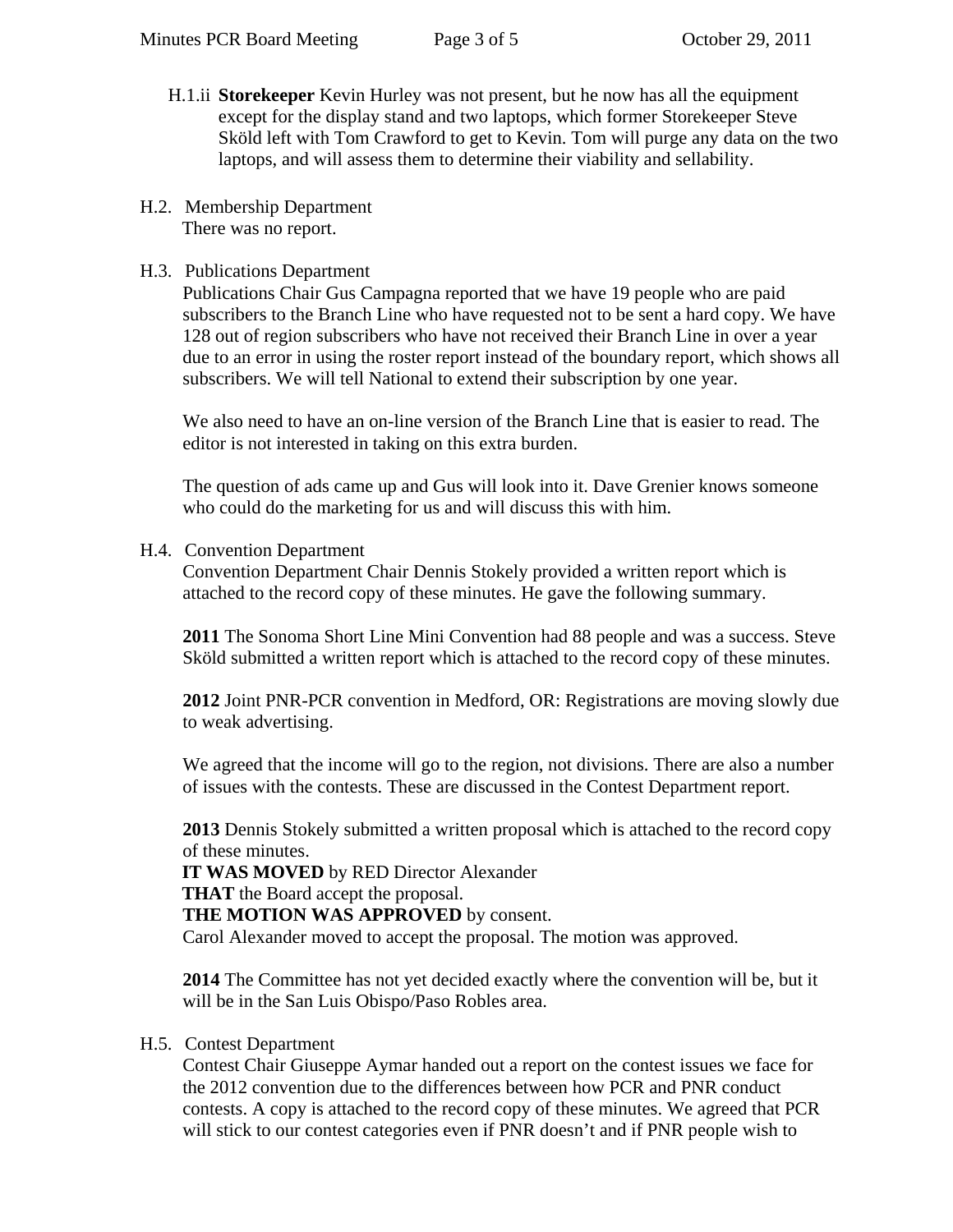enter, that's fine too. PCR will buy our own trophies for those categories that PNR doesn't want, and will share the costs for those categories they do want.

- H.6. Achievement Department No report.
- H.7. Non-Rail Activities Department Chair Mary Moore-Campagna reported that the NMRA is going to use the term "Sidetracks" to refer to Non-Rail. We agreed that we will not use that term.

### **I. Unfinished Business**

No reports

## **J. New Business**

# J.1. LDSIG/OPSIG

**IT WAS MOVED** by Coast Director Smith **THAT** PCR participate in the 2012 LDSIG/OPSIG meet. **THE MOTION WAS APPROVED** by consent.

## J.2. Contest Manual

Contest Chair Giuseppe Aymar proposed that the contest manual be revised to show that all first place awards will be equivalent. Since the Contest Manual may be revised by the Contest Chair with the consent of the Board, the Board provided consent for that change.

### J.3. Hobo In Charge

President LaTorres noted that we need a new Hobo in Charge, since Jim Long, who was going to take over for Dwayne Coate, is ill and will not be able to participate any longer.

# J.4. Director Terms

There is poor continuity of the board when all 4 directors term out at the same time. Because sometimes a director only serves one term, it is inadequate to simply offset the terms. One logic put forth was to elect 2 directors in odd years and 3 in even years, and use a one time 3 year term for those moving to the odd years. It was decided that the bylaws committee would look into changes to address this. The committee was also asked to look into more terms than 2.

Ed Merrin was added to the By-Laws Committee position vacated by Dave Connery, so that the committee is now Tom Crawford, Gus Campagna, and Ed Merrin,

# **K. Budget**

Treasurer Altbaum provided a proposed budget (part of the Treasurer's Report) **IT WAS MOVED** by Director Moore-Campagna **THAT** the budget be approved **THE MOTION PASSED** by a voice vote.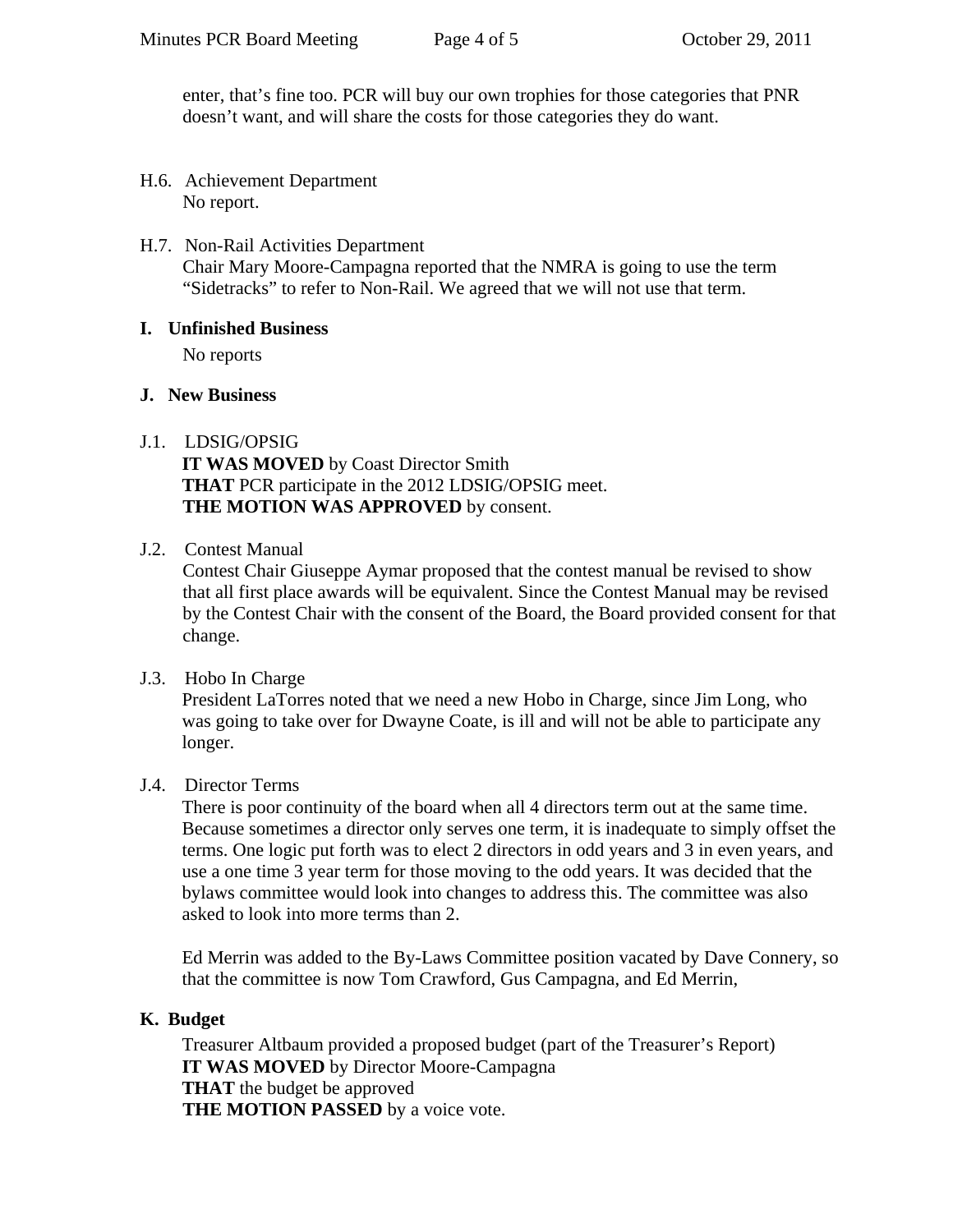# **L. Announcements**

## L.1. Next Board Meeting

The next board meeting will be Wednesday May 2, 2012 at 1 PM at the Red Lion Hotel in Medford, OR unless otherwise advised.

# **M. Adjournment**

**IT WAS MOVED** by Director Alexander **THAT** the meeting be adjourned. **THE MOTION WAS APPROVED** by a voice vote.

The meeting was adjourned at 4:38PM.

Respectfully Submitted

Tom Crawford PCR Secretary

# WRITTEN DOCUMENTS SUBMITTED TO THE BOARD

Listed by Agenda Item

| B   | Agenda                                                 |
|-----|--------------------------------------------------------|
|     | 2011-10-29 PCR Board of Directors Meeting Agenda.pdf*  |
| E   | <b>Minutes for Approval</b>                            |
|     | 2011-05-13 PCR Board of Directors Meeting Minutes.pdf* |
| F   | <b>BOD Reports</b>                                     |
| F.1 | 2011-10-29 PCR President's Report.pdf*                 |
| F.2 | 2011-10-29 PCR Vice President's Report.pdf*            |
| F.3 | 2011-10-29 PCR Treasurer's Report.pdf*                 |
| F.4 | Roberts Rules of Order for Small Boards.pdf            |
| G   | <b>Director's Reports</b>                              |
| G.1 | 2011-10-29 PCR Daylight Directors Report.pdf*          |
| G.2 | 2011-10-29 PCR Coast Director's Report.pdf*            |
| G.3 | 2011-10-29 PCR Sierra Director's Report.pdf            |
| G.4 | 2011-10-29 PCR RED Directors Report.pdf*               |
| H.  | <b>Other Reports</b>                                   |
| H.4 | 2011-10-29 Convention Report.pdf                       |
| H.4 | 2013 Convention Proposal.pdf                           |
| H.4 | 2011-10-29 Sonoma Short Line final report.pdf*         |
| H.5 | 2011-10-29 PCR Contest Report for Siskiyou 2012.pdf    |

\* Distributed prior to the Board meeting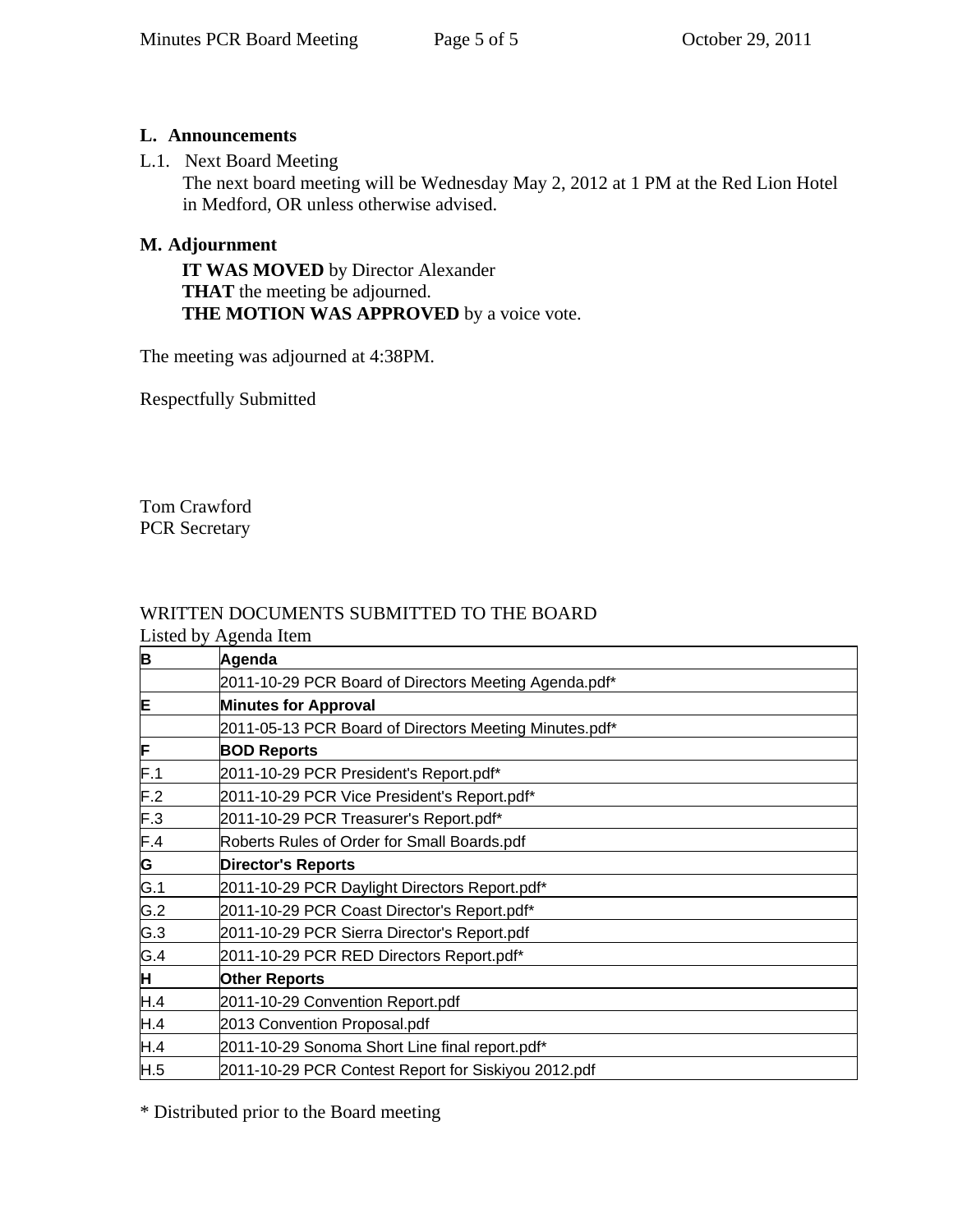### **PRESIDENT'S REPORT OCTOBER 29, 2011, ANNUAL BOARD MEETING**

With my first six months as President of the PCR having been more than a bit active, I'll try to touch on most of what Isee as important that has occurred during this period. Since this is my first report from this position it may be a bit long winded, but you're now forewarned. I'm sure that I'll miss something, but I'm equally sure that this fine Board of Directors will helpfully point out these omissions, in an effort to assist me.

First on the list is X2011 West, the 2011 NMRA National Convention, which was held in Sacramento this past July. While this was not a PCR production, the event was held within the borders of the PCR and pretty much the entire committee was composed of current or former PCR members, so it was the perception of the PCR that the attendees saw during that event. Further, PCR members (as well as others from throughout the NMRA) stepped up to the plate to provide the volunteer manpower, without which these events would never get off the ground. For this I thank every member of the region, it was a shining example of the quality of our membership! There were over 2,000 attendees from all across the NMRA and from every continent, with the exception of Antarctica (which appears to have a relatively low number of model railroaders as permanent residents). While there were a few unfortunate incidents during the week, I feel comfortable in saying that none of these reflected badly upon this region. An interesting note for those that wander into the contest rooms during conventions, this year they had the highest number of judged models entered since they began tracking this and the PCR was very well represented. Also, I believe that this convention made it quite clear to both the general membership AND the national BoD that an event of this nature can be put on without requiring the high cost of some of the recent convention registrations. How, or if there is any action regarding this remains to be seen.

A separate activity, though closely associated with X2011 West was the membership recruitment at the NMRA booth in the National Train Show (NTS). I was a little disappointed that there were not many PCR members (especially Sierra Division, since the bulk of the market was probably from their area) that spent time working this booth, there were still somewhere around 200 new members signing up to join the NMRA/PCR. Most of these new members were on the RailPass program, so now it's up to us on the regional and especially divisional level to contact these folks and encourage them to sign up for a full membership as their RailPass expires. I'll have more on the membership subject a bit later in this report.

Speaking of conventions, I would like to take a moment to thank the committee that put together the Sonoma Short Line/2011 PCR Convention one more time. This group not only showed us how to have a lot of fun in a (very) short time period, but also managed to cover their costs while keeping the cost to attendees low as well. In the same manner, I want to express my excitement at where the folks putting on the Siskiyou Summit/ joint PNR/PCR 2012 regional convention are heading. Everything that I've seen on this event points to a grand time had by all. Also, we will soon be looking at a new regional Convention Chair, since Dennis Stokely may soon be stepping down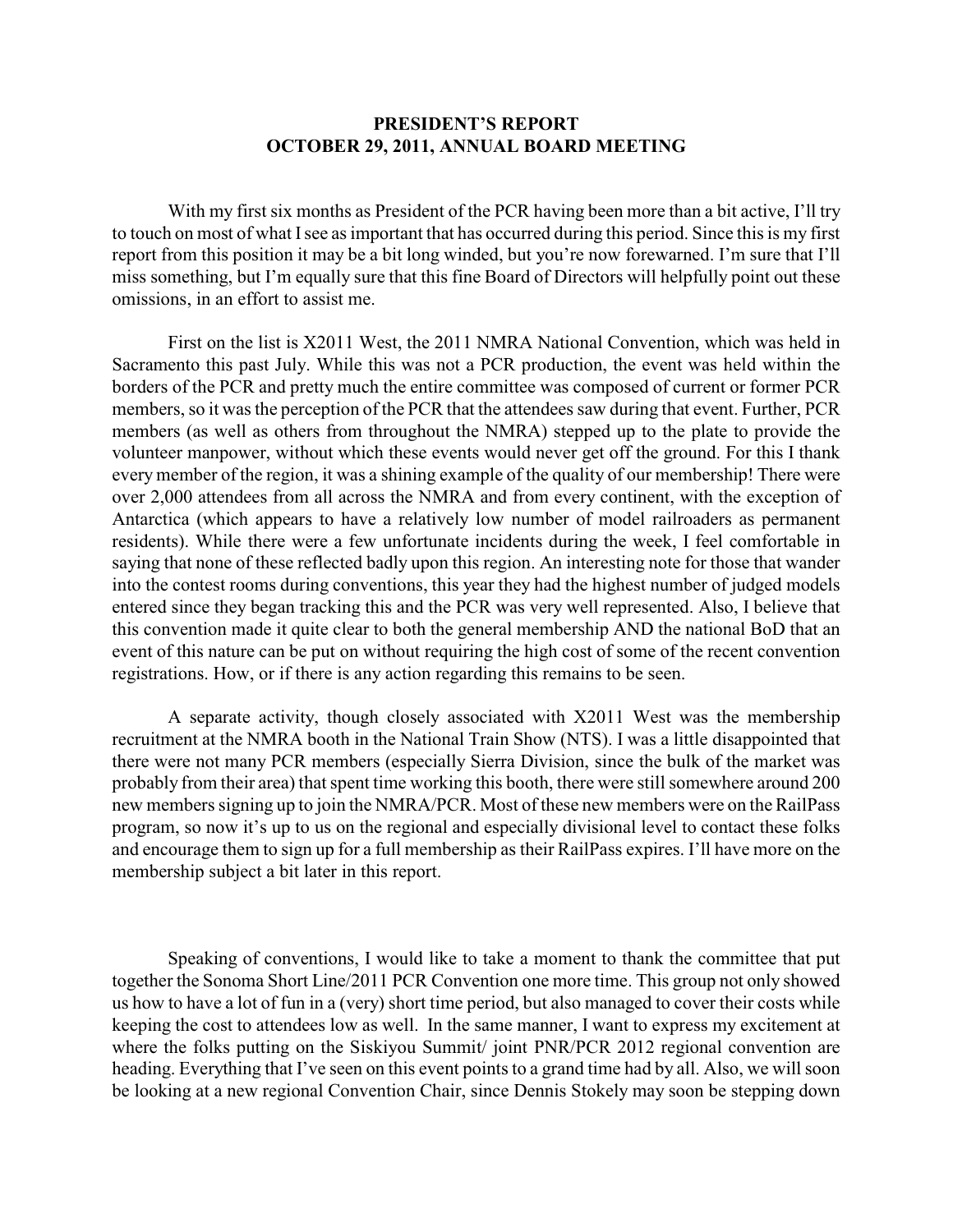(I've heard rumors of with the conclusion of the 2013 PCR convention, in the San Ramon/Pleasanton area), which is just one more job that will need to filled in the not too distant future.

I had the opportunity to attend two Daylight Division meets this past year and encourage everyone on the board to try and visit at least one meet outside their division each year, just to get a feel on how the rest of the region is going. It is always an eye opening experience, to see that there are other ways to put on a divisional meet. There is always something that can be learned and then brought back to share with the folks at home.

Getting back to the subject of membership, I've already talked with our V.P., Ed Merrin regarding this and he has agreed to be the point man, working with our regional Membership Chair, as well as the divisional membership folks in this direction. The last issue of the Branchline had a listing of these new members as well as their home towns, so the rest is on us. This has been an ongoing problem throughout the NMRA, not so much the recruiting of members, but the retention of those that join when their initial term expires. I would ask each of our Divisional Directors to help on this project, at least in coordinating things with you divisional Membership Chairs. The fact is, we need to figure out what our members are looking for and then work out some ideas to deliver this if possible. Something needs to be done to both stem the tide of departing members and to encourage new, and hopefully younger folks to become members. This is the only way to grow our organization.

Going further on this, at the last Coast Division meet, as well as at a few of the train shows where I've worked the NMRA recruitment table, there have been more than a few instances where there were no membership applications on hand for new and potential members. This is something which needs to be addressed directly. There is no reason to not have applications at any "official" PCR (or divisional) event. Along the same lines, at another recent divisional meet, I heard members tell folks wandering in, "this is a private meeting, the facility will be open to the public later." Again, I see no reason that we are not inviting "wandering travelers" into our meets to see what is going on. Yes, we can let folks know that for a variety of reasons some of the activities may be restricted to members only. But, we should still welcome them with open arms, if they would like to sit in and observe, so that they can get some idea of who we are and what we have to offer. I know that each case may be unique, but there has to be a way to remove the bushel basket that is covering our lantern. As long as we present our divisions and the region as some sort of cloistered order, that holds to ancient rites that have been in place since the 1950s, we aren't going to attract younger members that have both feet firmly placed in the twenty-first century. Do I have all of the answers? An emphatic NO! Do I know that we can do better? And equally emphatic YES!

 As everyone on this board knows, all of the Divisional Directors are going to term out next year, which means that we will be moving forward without a lot of continuity in the guidance of the region. I ask that all of the directors make it clear to their replacements that they will be available for consultation IF it is desired. On the other hand, here is an opportunity to move forward with little or no past baggage (i.e. "We always did it that way.") to inhibit new and creative ideas in the operation of the PCR. With the number of operating positions that are open on the regional "Call Board", I'm hoping that all of you will still make an effort to help guide our region as we move forward. Going beyond that, I'm going to challenge every Divisional Director on this board to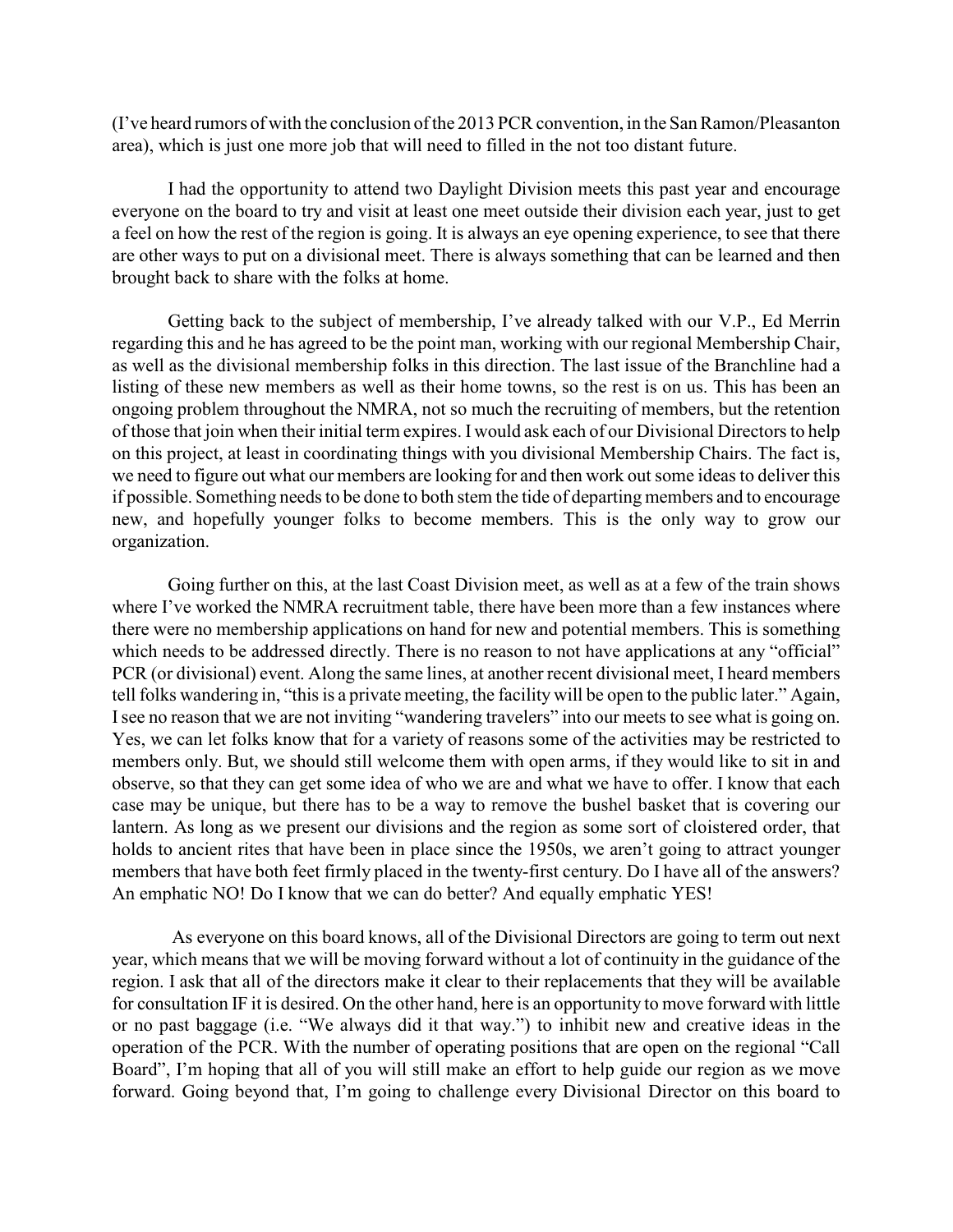present some ideas on how we can start the region moving forward again at the next meeting. The one advantage for you folks is that the next meeting will also be your last meeting as a director for at least two years. The other side of that coin is that I'm going to place that same challenge before your successors and they are going to be here for at least two years to enact some of these ideas.

For some time it has been a bit of a joke that Divisional Directors actually had an easier job than Divisional Superintendents within the PCR, though I do know that all of the current directors have always taken their jobs quite seriously and have made a concerted effort to serve the members. But, it just sort of seemed like there wasn't all that much to do at the regional level. Well, I am going to make an effort to change that perception, by actually presenting work for the directors to do while serving on the board. I fully believe that being a director or serving as regional president or vicepresident should not be some sort of "survival" award for being long time members. These are working positions that are intended to serve the needs and interests of the regional membership. Going forward, I hope to spread that belief to others in the region and encourage them to serve the membership in a productive manner. Again, this is not to imply that the directors that I've seen on this board have not been doing so. I just believe that there is more that the regional board can do to assist our divisions.

I have three major goals that I'm hoping to make over the next two – or, hopefully four years. The first will be to increase our ACTIVE membership. That is, start seeing more of our members involved in NMRA activities on both the regional and divisional levels. The second, is to increase the perception that the region BoD and the regional structure in general is working for the betterment of the members on the local/divisional level. I firmly believe that the real strength and effectiveness of the NMRA is at this level. The third goal is to develop a greater depth of personnel resources to serve both the region and our divisions. It would be nice to have more than one nominee for any given position at both the divisional and regional levels. It would also be nice to not have to keep rotating the same members through all of the positions that need to be covered. And it would be REALLY nice to not have to ask our members to serve in some positions for terms of ten or fifteen (or longer!) years. To do this we need to convince people that it is truly a privilege to donate some time to help improve their region and/or division. And, that volunteering for one of these positions is not a life sentence. I'll also be asking for help on these two matters (especially the seccond).

As I said at the beginning of this report, I'm sure that I missed something – or more likely, several somethings. But, I feel that I've placed enough on the table to keep things busy for at least two years. We'll see about longer sometime in 2013.

Respectfully submitted, Pat LaTorres, V.P., PCR/NMRA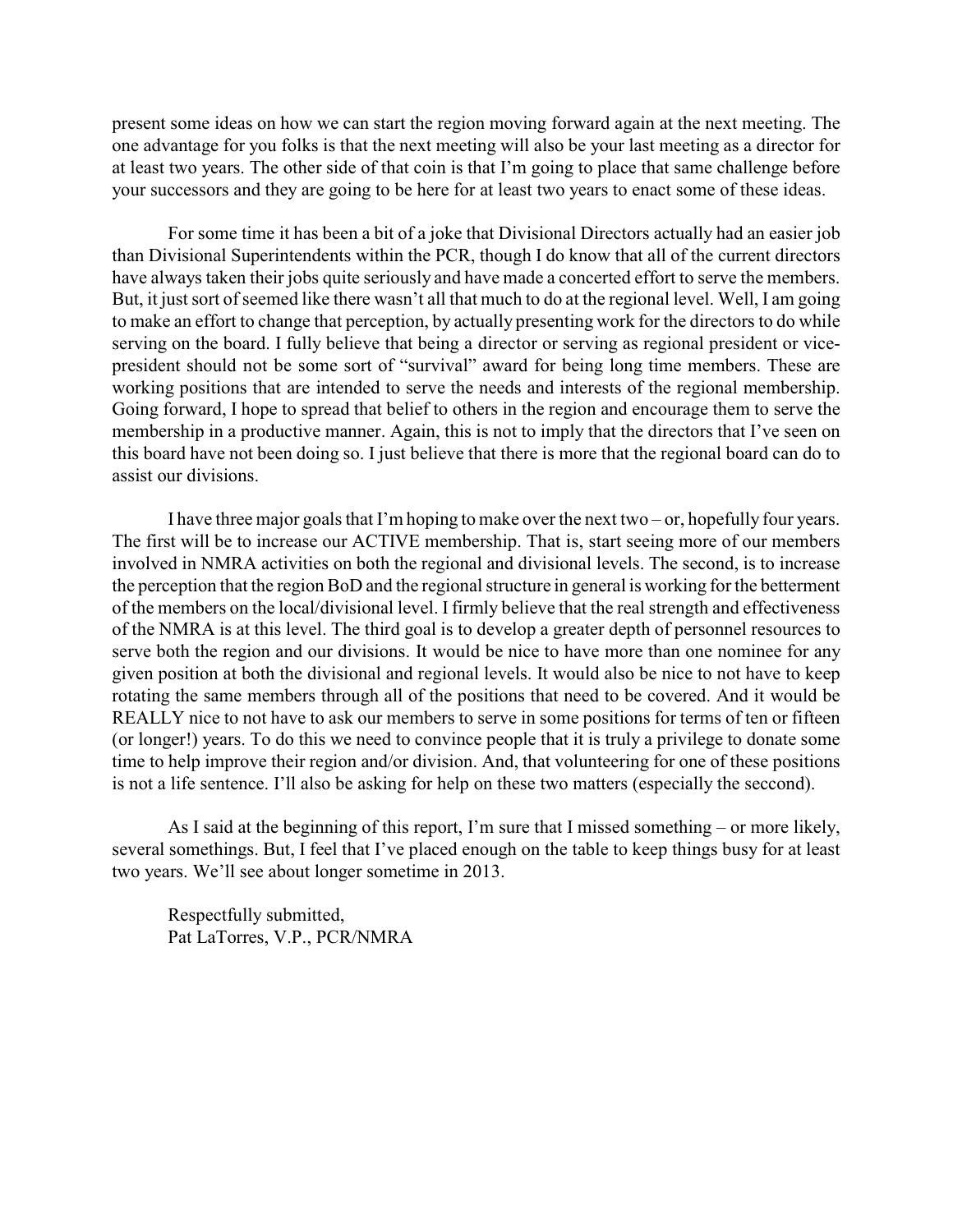

# **PACIFIC COAST REGION OF THE NATIONAL MODEL RAILROAD ASSOCIATION**

Vice President's Report October 7, 2011

To the Board of Directors:

This being my first report to the board as PCR Vice President I want to communicate to the Board what my proposed focus of activity will be and what first steps I have taken in that direction.

President Patrick LaTorres has recently commissioned me to deal with the issues of membership recruitment and retention. These issues cover problems identified and discussed elsewhere, including in my candidate statement. There is an aging of the membership in PCR and in NMRA in general that has the potential of jeopardizing the future of the organization. We have become aware that there are active modelers who choose not to join NMRA, possibly because it doesn't address their needs or interests, and possibly for other reasons. There is no shortage of hypotheses and opinions on the nature and reasons for our problems, but not very many facts.

My initial plan had been to use NMRA provided data to define the PCR membership more carefully in terms of age and years of membership, and then to strategize with Division officials on ways to reach out to what we think and hope are new potential members. Unfortunately, this plan has so far turned out to be a bust due to extremely poor and unreliable data provided us in the form of quarterly membership data spreadsheets.

To briefly illustrate how poor this database is, there are 1372 entries. This figure includes a number of institutional memberships, a few double entries, and some family memberships, but still gives us over 1300 memberships. However, the data for these members is incomplete or flawed. For example only 661 member entries include a date of birth. Some of these birthdays are clearly inaccurate, including for one allegedly five year-old member and one with an age of ninety-six! The dates of joining are far worse, with many entries in as far off into the future as 2015 (no, that is not a renewal date).

Obviously, we will need to collect information on our own. It will be helpful to define the age distribution of PCR, and also to identify younger members to interview regarding their perceptions of what is attractive and what is not about our organization. Any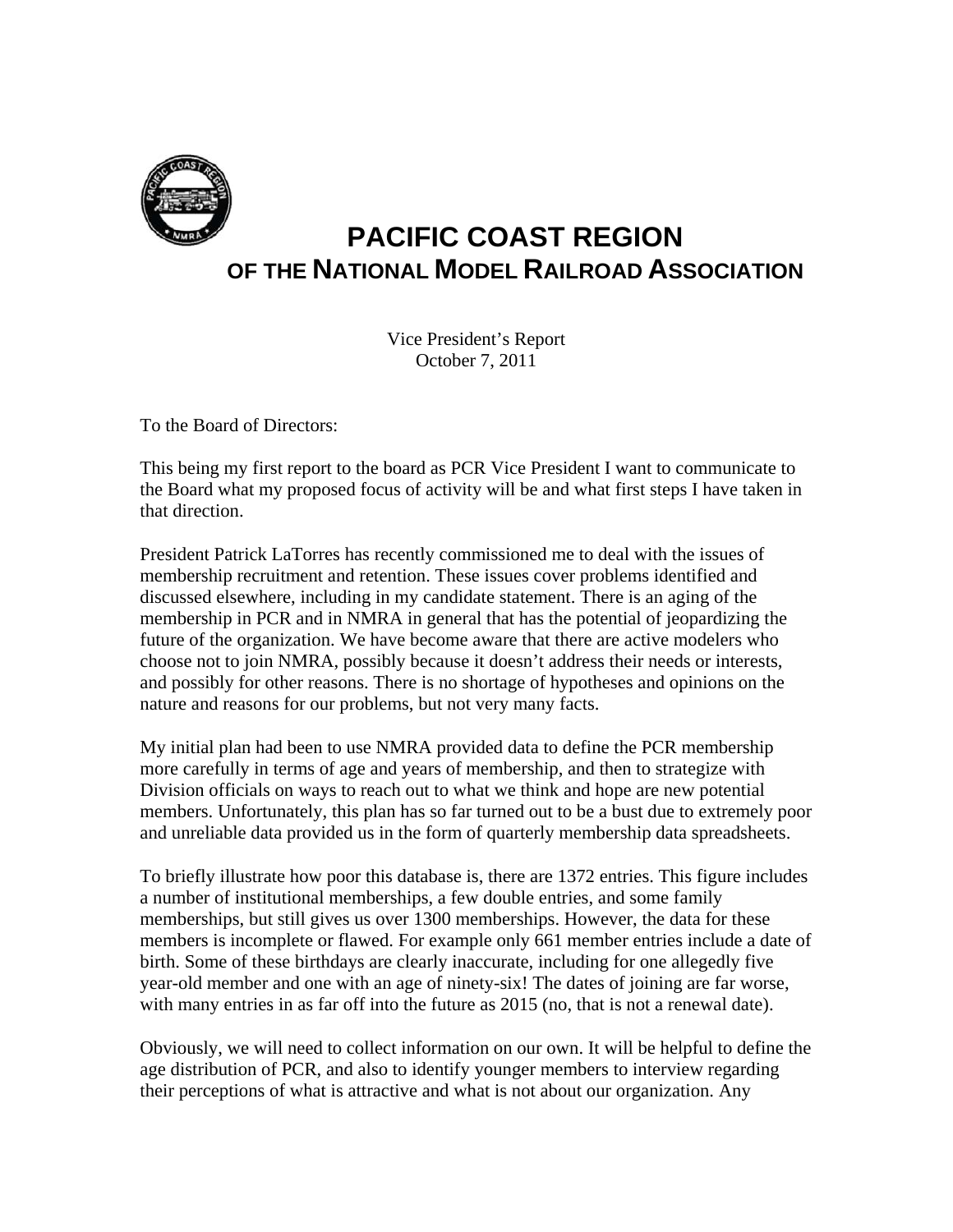thoughts and feedback from the Board will be welcome.

Thank you all for your indulgence.

Ed Merrin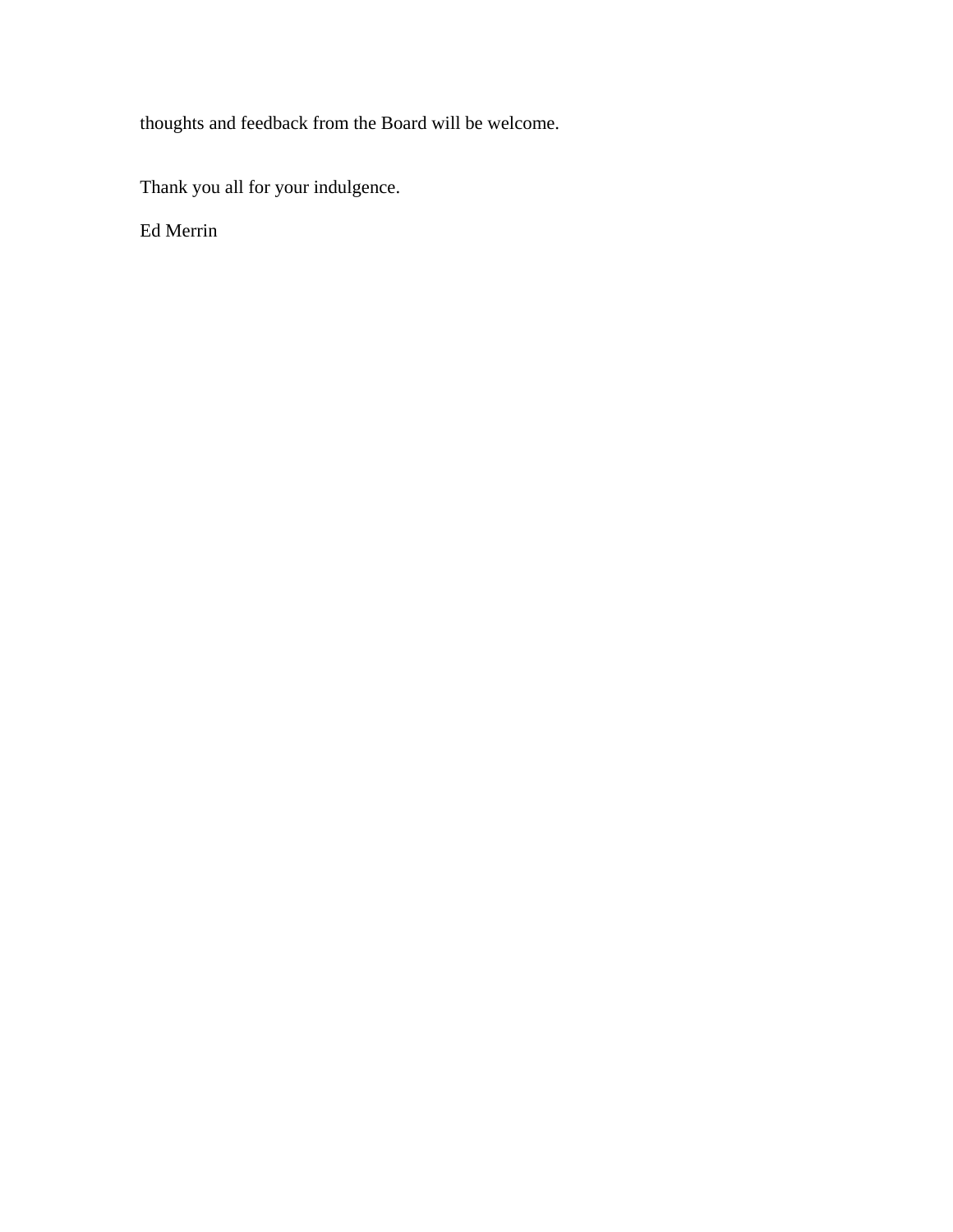# **PACIFIC COAST REGION**

#### **of the**

# **NATIONAL MODEL RAILROAD ASSOCIATION**

#### **Treasurer's Report**

#### October 2, 2011

The finances of the Region continue to be somewhat stable, though income continues to decline. BranchLine subscription revenue and interest income has decreased somewhat compared with early 2010. A one-time offset to these declines (and those experienced in recent years) is the income derived from the sale of assets (estate merchandise and convention materials) realized during the X2011West NMRA convention in July. This has resulted in PCR having an **operating** return for the first half of the year of about \$150, as compared to a nearly \$1500 deficit last year. The situation will decline in the second half of the year, resulting in a deficit of about \$1350 by year's end. You will notice that the BranchLine is realizing less revenue, and as print runs get smaller, costing more per copy to produce and distribute. That said, in spite of my firm conviction that operating costs should be covered each year by current year income, I believe we can weather an additional period of this until the interest market improves. In fact, when the Life CD came up for renewal last month, the best we could have realized in a mid-term CD would have been 0.30 to 0.50 percent through Chase. As such, I have moved these funds into the Convention Savings account, but will continue to account for them separately.

As I noted in the Annual report in May, I have been using convention proceeds to augment operating funds to keep this area solvent. It is important, though, to recognize that the cost of supporting our member subscriptions continues to exceed the income derived. Our subscription related income for the first six months (including the interest from the Life Savings account) is about \$1670, while the cost to produce and distribute the BranchLine is over \$2970. Even including the rebate from National retained by the Region, the publication is still about \$600 underfunded for the first half of the year. A return to reasonable returns from our investable assets will significantly improve this issue.

In summary, the finances of the Region are stable, and we have more than sufficient reserves to weather the current financial climate. It may be prudent, however, to begin thinking about an increase in the BranchLine subscription fee within the next few years.

I will see you at the meeting on October 29. I will, however, be away for about three weeks prior to that. Please email me at [emerbaum@msn.com](mailto:emerbaum@msn.com) or call me on my cell, (510) 912-1076, with any questions or comments should you wish prior to the meeting.

> Respectfully Submitted, *Larry Altbaum* Larry Altbaum Treasurer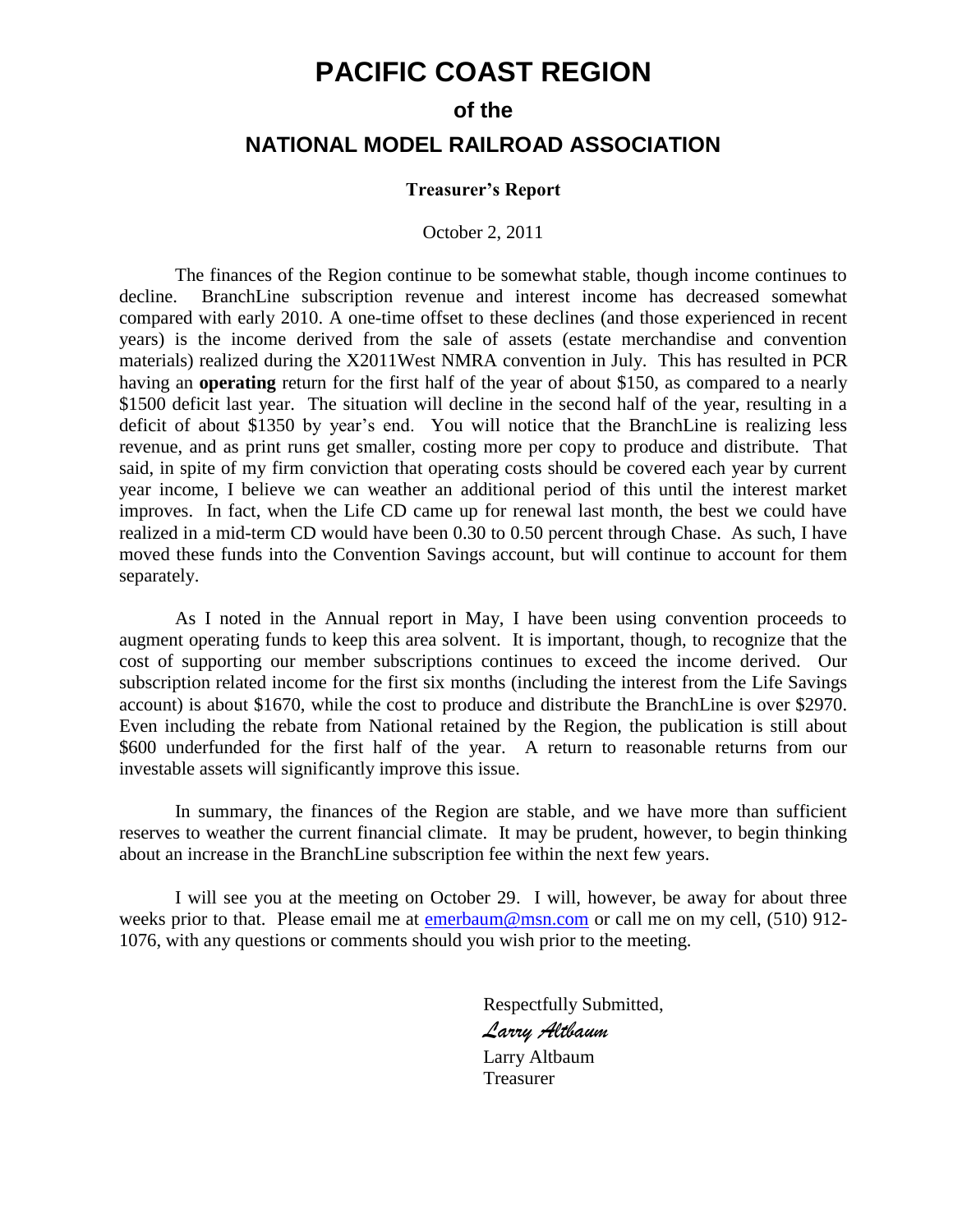# **Pacific Coast Region - NMRA Budget**

|                                        | <b>Adopted</b><br>2011 Bud. | <b>Actual</b><br>2011 6 Mths. | Projected  | Projected<br>Variance | <b>Proposed</b><br>2012 |
|----------------------------------------|-----------------------------|-------------------------------|------------|-----------------------|-------------------------|
| <b>Operating Income</b>                |                             |                               |            |                       |                         |
| Life Interest                          | 400.00                      | 242.92                        | 280.00     | (120.00)              | 100.00                  |
| <b>BL Subscriptions</b>                | 3,150.00                    | 1,425.00                      | 3,000.00   | (150.00)              | 3,000.00                |
| From Nat'l                             | 2,200.00                    | 1,341.00                      | 2,600.00   | 400.00                | 2,600.00                |
| Other                                  | 800.00                      | 1,034.92                      | 1,100.00   | 300.00                | 400.00                  |
| <b>Bank Interest</b>                   | 150.00                      | 31.64                         | 90.00      | (60.00)               | 120.00                  |
|                                        |                             |                               |            | 0.00                  |                         |
| <b>Total Income</b>                    | 6,700.00                    | 4,075.48                      | 7,070.00   | 370.00                | 6,220.00                |
| <b>Operating Expense</b><br>Operations |                             |                               |            |                       |                         |
| <b>Member Services</b>                 | 50.00                       | 0.00                          | 0.00       | (50.00)               | 50.00                   |
| Member Promo.                          | 150.00                      | 0.00                          | 100.00     | (50.00)               | 150.00                  |
| Achievement                            | 150.00                      | 0.00                          | 100.00     | (50.00)               | 150.00                  |
| <b>Supplies</b>                        | 100.00                      | 0.00                          | 400.00     | 300.00                | 100.00                  |
| <b>Bank Charges</b>                    | 10.00                       | (42.00)                       | (42.00)    | (52.00)               | 10.00                   |
| Fees & Taxes                           | 20.00                       | 20.00                         | 20.00      | 0.00                  | 20.00                   |
| Accounting                             | 0.00                        | 0.00                          | 0.00       | 0.00                  | 0.00                    |
| <b>Branchline</b>                      |                             |                               |            |                       |                         |
| Printing                               | 4,600.00                    | 2,414.31                      | 4,900.00   | 300.00                | 5,200.00                |
| Postage                                | 1,900.00                    | 554.14                        | 1,200.00   | (700.00)              | 1,500.00                |
| <b>Supplies</b>                        | 100.00                      | 0.00                          | 0.00       | (100.00)              | 100.00                  |
| <b>Division Support</b>                | 1,200.00                    | 663.50                        | 1,250.00   | 50.00                 | 1,300.00                |
| Projects                               |                             | 0.00                          | 0.00       | 0.00                  | 0.00                    |
| Web Page                               | 240.00                      | 119.70                        | 239.40     | (0.60)                | 250.00                  |
| Awards                                 | 300.00                      | 199.07                        | 200.00     | (100.00)              | 250.00                  |
| Misc.                                  | 100.00                      | 0.00                          | 50.00      | (50.00)               | 100.00                  |
| <b>Total Expense</b>                   | 8,920.00                    | 3,928.72                      | 8,417.40   | (502.60)              | 9,180.00                |
| <b>Operating Excess/Deficit</b>        | (2, 220.00)                 | 146.76                        | (1,347.40) |                       | (2,960.00)              |
| <b>Convention Income</b>               |                             |                               |            |                       |                         |
| Conv. Exc.                             |                             | 494.93                        | 494.93     | 494.93                |                         |
| <b>Total Income</b>                    |                             | 494.93                        | 494.93     | 494.93                |                         |
| <b>Convention Expense</b>              |                             |                               |            |                       |                         |
| <b>Total Expense</b>                   |                             | 0.00                          |            | 0.00                  |                         |
| <b>Convention Exc/Def</b>              |                             | 494.93                        | 494.93     | 494.93                |                         |
| <b>Total Excess/Deficit</b>            | (2,220.00)                  | 641.69                        | (852.47)   |                       | (2,960.00)              |

**Note -** Items in bold are discussed in the Treasurer's report.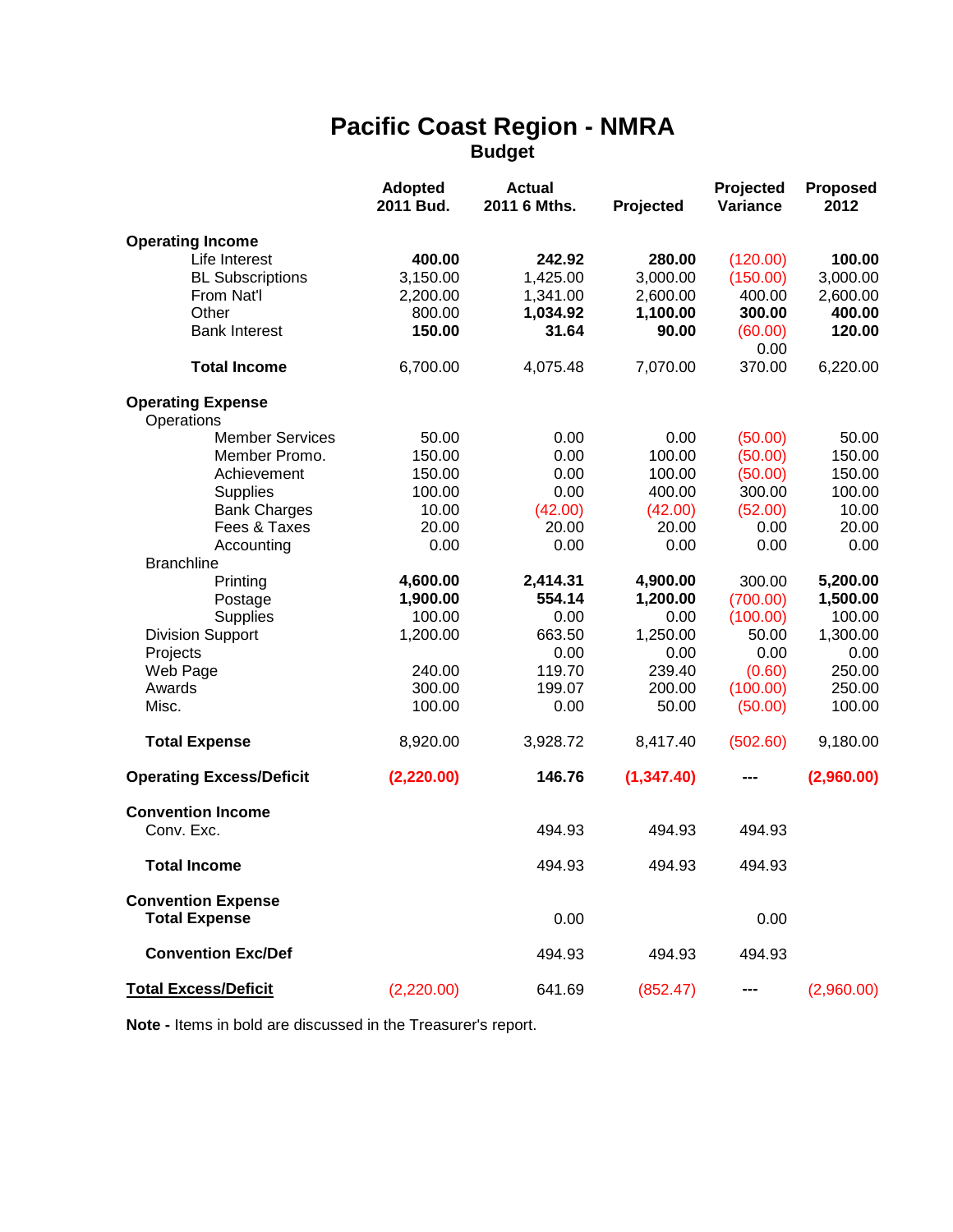# **Sep 30, 2011 Pacific Coast Region - NMRA Income Statement**

|                                                                                                                                                                                                                                                                      | 6 Months<br>Ended Sep/11<br>==========                                                                                | 6 Months<br>Ended Sep/10<br>_________                                                                                   | Variance<br>Fav/ <unf></unf>                                                                                                 | %Var                                                                         |
|----------------------------------------------------------------------------------------------------------------------------------------------------------------------------------------------------------------------------------------------------------------------|-----------------------------------------------------------------------------------------------------------------------|-------------------------------------------------------------------------------------------------------------------------|------------------------------------------------------------------------------------------------------------------------------|------------------------------------------------------------------------------|
| <b>Income</b>                                                                                                                                                                                                                                                        |                                                                                                                       |                                                                                                                         |                                                                                                                              |                                                                              |
| PCR NMRA Rebate<br>PCR BL Subscriptions<br>Equipment Proceeds<br>Convention Proceeds<br>Merchandise Sales                                                                                                                                                            | \$1,341.00<br>1,425.00<br>75.00<br>494.93<br>959.92<br>------------                                                   | \$1,112.00<br>1,505.00<br>0.00<br>0.00<br>0.00<br>____________                                                          | \$229.00<br>(80.00)<br>75.00<br>494.93<br>959.92<br>____________                                                             | 20.6%<br>$-5.3%$                                                             |
| TOTAL Income                                                                                                                                                                                                                                                         | . _ _ _ _ _ _ _                                                                                                       | 4,295.85 2,617.00                                                                                                       | 1,678.85                                                                                                                     | 64.2%                                                                        |
| <b>Expenses</b>                                                                                                                                                                                                                                                      |                                                                                                                       |                                                                                                                         |                                                                                                                              |                                                                              |
| Supplies - Operations<br>Supplies - Member Promo.<br>Postage - Branchline<br>Postage - Achiev. Prog.<br>Printing - Branchline<br>Awards - Operations<br>Awards - President<br>NMRA Division Rebates<br>Taxes, Fees, Licenses<br>Web Services<br>Bank Service Charges | 0.00<br>0.00<br>554.14<br>0.00<br>2,414.31<br>0.00<br>199.07<br>663.50<br>20.00<br>119.70<br>(42.00)<br>------------- | 319.94<br>53.94<br>879.53<br>16.20<br>2,277.84<br>174.52<br>0.00<br>548.00<br>$0.00$<br>119.70<br>0.00<br>------------- | 319.94<br>53.94<br>325.39<br>16.20<br>(136.47)<br>174.52<br>(199.07)<br>(115.50)<br>(20.00)<br>0.00<br>42.00<br>------------ | 100.0%<br>100.0%<br>37.0%<br>100.0%<br>$-6.0%$<br>100.0%<br>$-21.1%$<br>0.0% |
| <b>TOTAL Expenses</b>                                                                                                                                                                                                                                                | . _ _ _ _ _ _ _ _ _ _ _                                                                                               | 3,928.72 4,389.67 460.95<br>------------                                                                                | ------------                                                                                                                 | 10.5%                                                                        |
| <b>OPERATING PROFIT</b>                                                                                                                                                                                                                                              |                                                                                                                       | 367.13 (1,772.67) 2,139.80                                                                                              |                                                                                                                              | 120.7%                                                                       |
| <b>Other Income &amp; Expenses</b><br>Life Interest<br>Convention Interest                                                                                                                                                                                           | 31.64<br>----------                                                                                                   | 242.92 296.09<br>2.30<br>-------------                                                                                  | $(53.17)$ $-18.0\%$<br>29.34 1275.7%<br>____________                                                                         |                                                                              |
| TOTAL Other Income & Expenses 274.56 298.39 (23.83) -8.0%                                                                                                                                                                                                            |                                                                                                                       | -------------                                                                                                           | ------------                                                                                                                 |                                                                              |
| <b>PROFIT Before Taxes</b>                                                                                                                                                                                                                                           | ___________                                                                                                           | 641.69 (1,474.28) 2,115.97                                                                                              |                                                                                                                              | 143.5%                                                                       |
| <b>NET PROFIT</b>                                                                                                                                                                                                                                                    | ============                                                                                                          | \$641.69 (\$1,474.28) \$2,115.97 143.5%<br>============                                                                 | ============                                                                                                                 |                                                                              |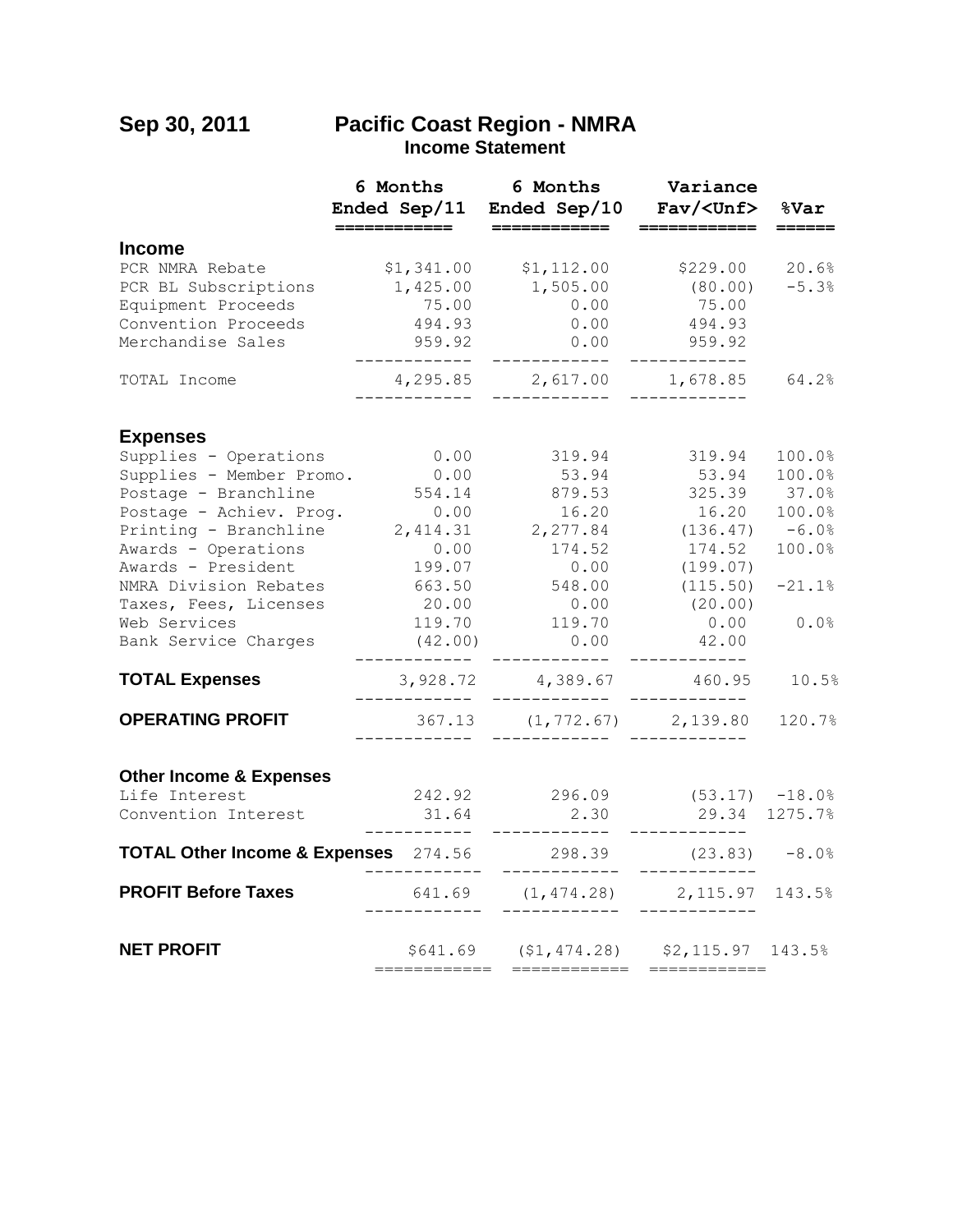#### **Sep 30, 2011 Pacific Coast Region - NMRA Balance Sheet**

|                                                                 | Sep/11                               | Sep/10<br>=========                   | Inc/ <dec><br/><math>====Var===Var==</math></dec>      | $\approx$ |  |
|-----------------------------------------------------------------|--------------------------------------|---------------------------------------|--------------------------------------------------------|-----------|--|
| <b>ASSETS</b>                                                   |                                      |                                       |                                                        |           |  |
| Current Assets:                                                 |                                      |                                       |                                                        |           |  |
| Cash<br>General Checking<br>Convention Checking<br>Life Savings | \$9,940.11<br>45,178.13<br>29,388.30 | \$4,589.97<br>45, 144.30<br>29,837.85 | \$5,350.14 116.6%<br>$33.83$ 0.1%<br>$(449.55) - 1.58$ |           |  |
| <b>TOTAL Cash</b>                                               | 84,506.54                            | 79,572.12                             | 4,934.42                                               | 6.2%      |  |
| Convention Adv. Recv.                                           | 1,000.00                             | 3,000.00                              | $(2,000.00)$ -66.7%                                    |           |  |
| TOTAL Current Assets                                            | 85,506.54                            | 82,572.12                             | 2,934.42                                               | 3.6%      |  |
| TOTAL ASSETS                                                    | \$85,506.54                          | \$82,572.12                           | \$2,934.42                                             | 3.6%      |  |

# **LIABILITIES**

| TOTAL LIABILITIES |              |               |              |
|-------------------|--------------|---------------|--------------|
|                   | ____________ | _____________ | ____________ |

# **CAPITAL**

| TOTAL LIAB. & CAPITAL                      | \$85,506.54         | \$82,572.12              | \$2,934.42         | 3.6%           |
|--------------------------------------------|---------------------|--------------------------|--------------------|----------------|
| TOTAL CAPITAL                              | 85,506.54           | 82,572.12                | 2,934.42           | 3.6%           |
| Retained Earnings<br>Year-to-Date Earnings | 84,864.85<br>641.69 | 84,046.40<br>(1, 474.28) | 818.45<br>2,115.97 | 1.0%<br>143.5% |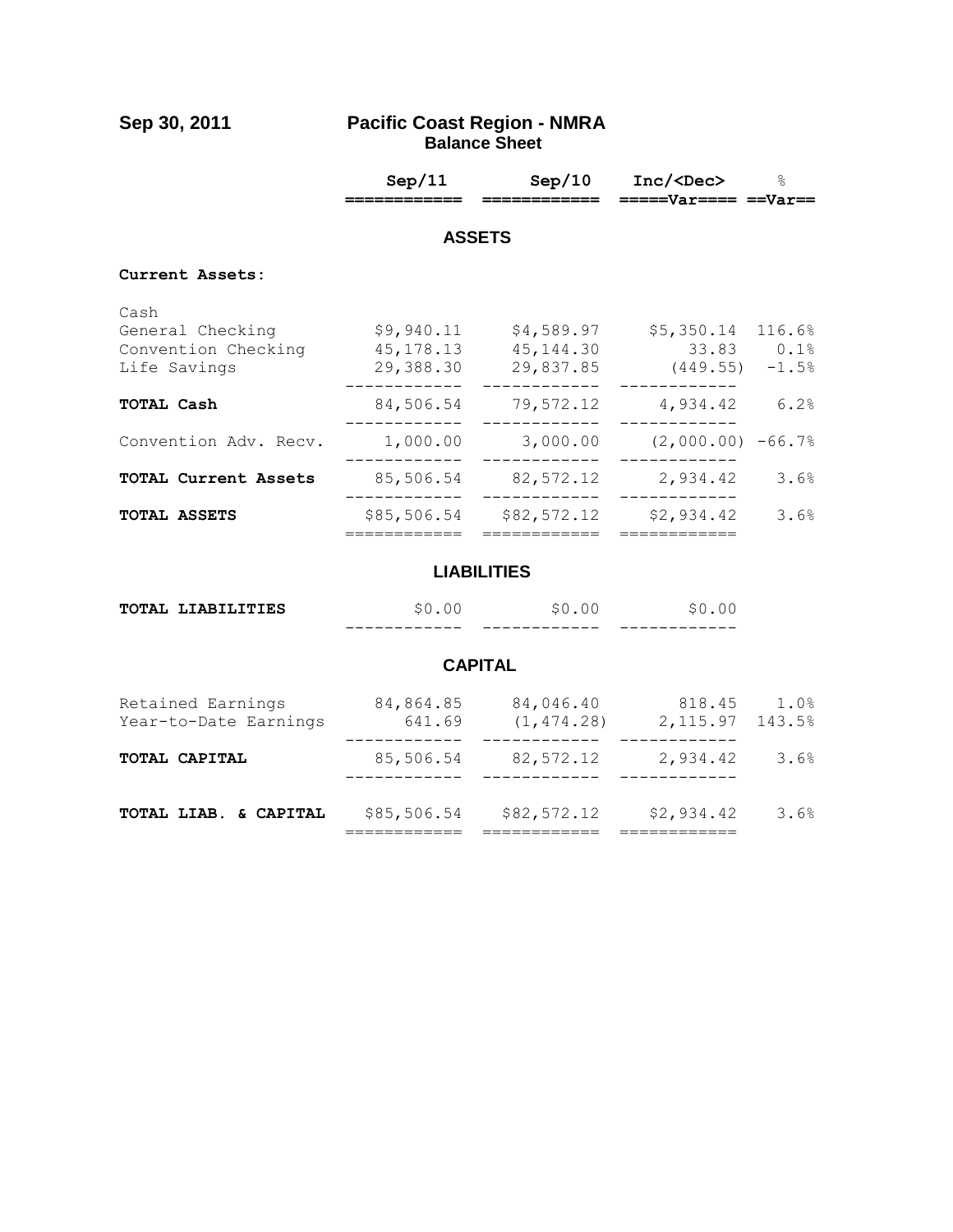## **Roberts Rules of Order, 11th Edition, Section 49, Boards**

(Believe it or else, Roberts no longer has paragraph numbers. What you see is what you get)

page 486, Line 11

#### **Conduct of Business in Boards**

GENERAL PROCEDURE. The executive board of an organized society operates under the society's bylaws, the society's parliamentary authority, and any special rules of order or standing rules of the society which may be applicable to it. Such a board may adopt its own special rules of order or standing rules only to the extent that such rules do not conflict with any of the rules of the society listed above. It may protect itself against breaches of order by its members during board meetings, and against annoyance by nonmembers, by employing the procedures outlined on pages 645-49, but the maximum penalty which may be imposed upon a disorderly member of the board is that he be required to leave the meeting room during the remainder of the meeting. A board that is not a part of a society can adopt its own rules, provided that they do not conflict with anything in the legal instrument under which the board is constituted.

Under the general parliamentary law, business is transacted in large boards according to the same rules of procedure as in other deliberative assemblies. In smaller boards, these rules apply as far as practicable, with the exceptions noted below. In any case, a board can transact business only in a regular or properly called meeting of which every board member has been notified—or at an adjournment of one of these meetings (pp. 93-94)—and at which a quorum (a majority of the total membership unless otherwise specified in the bylaws or established by the constituting power) is present. (See also Electronic Meetings, pp. 97-99.) The personal approval of a proposed action obtained separately by telephone, by individual interviews, or in writing, even from every member of the board, is not the approval of the board, since the members lacked the opportunity to mutually debate and decide the matter as a deliberative body. If action is taken on such a basis, it must be ratified (pp. 124-25) at a regular or properly called board meeting in order to become an official act of the board.

A record of the board's proceedings should be kept by the secretary, just as in any other assembly; these minutes are accessible only to the members of the board unless the board grants permission to a member of the society to inspect them, or unless the society by a two-thirds vote (or the vote of a majority of the total membership, or a majority vote if previous notice is given) orders the board's minutes to be produced and read to the society's assembly.

At regular board meetings the executive committee, if there is one, should be required to make a report of its activities since the last board meeting. No action need be taken on this report, which is generally intended as information only.

PROCEDURE IN SMALL BOARDS. In a board meeting where there are not more than about a dozen members present, some of the formality that is necessary in a large assembly would hinder business.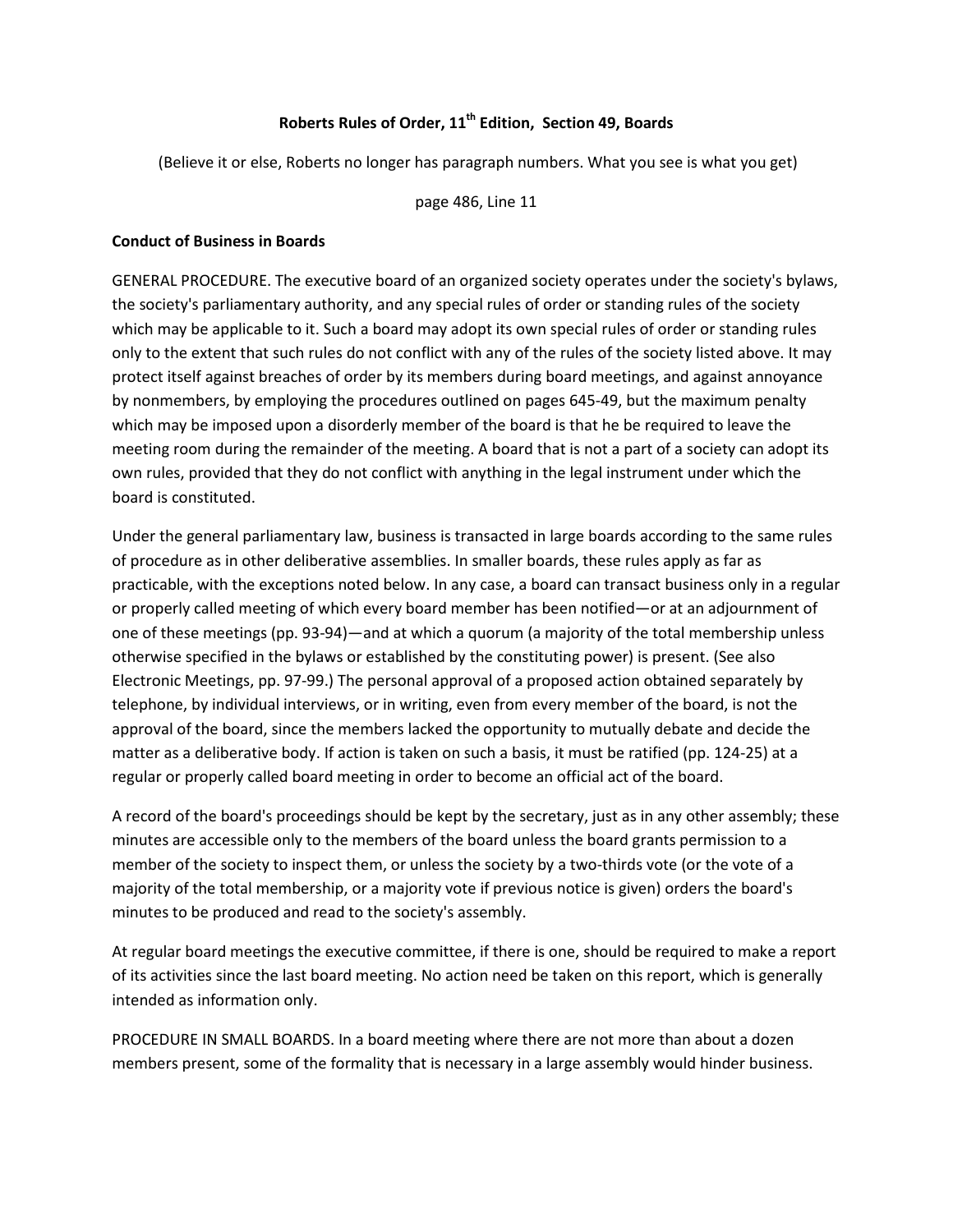The rules governing such meetings are different from the rules that hold in other 30 assemblies, in the following respects:

• Members may raise a hand instead of standing when seeking to obtain the floor, and may remain seated while making motions or speaking.

• Motions need not be seconded.

• There is no limit to the number of times a member can speak to a debatable question.\* Appeals, however, are debatable under the regular rules—that is, each member (except the chair) can speak only once in debate on them, while the chair may speak twice.

• Informal discussion of a subject is permitted while no motion is pending.

• When a proposal is perfectly clear to all present, a vote can be taken without a motion's having been introduced. Unless agreed to by unanimous consent, however, all proposed actions must be approved by vote under the same rules as in larger meetings, except that a vote can be taken initially by a show of hands, which is often a better method in small meetings.

• The chairman need not rise while putting questions to a vote.

• If the chairman is a member, he may, without leaving the chair, speak in informal discussions and in debate, and vote on all questions.\*\*

EFFECT OF PERIODIC PARTIAL CHANGE IN BOARD MEMBERSHIP. In cases where a board is constituted so that a specified portion of its membership is chosen periodically (as, for example, where one third of the board is elected annually for three-year terms), it becomes, in effect, a new board each time such a group assumes board membership. Consequently, when the outgoing portion of the board vacates membership, all matters temporarily but not finally disposed of (see pp. 90-91), except those that remain in the 5 hands of a committee to which they have been referred, fall to the ground under provision (c) on page 237. (See also p. 502, 1. 26 to p. 503, 1. 2, regarding the continuity of matters that have been referred to a special committee appointed by the board.) If the board is one that elects its own officers or appoints standing committees, it chooses new officers and committees as soon as the new board members have taken up their duties, just as if the entire board membership had changed. The individual replacement of persons who may occasionally vacate board membership at other times, however, does not have these effects.

\*However, motions to close or limit debate (15, 16), including motions to limit the number of times a member can speak to a question, are in order even in meetings of a small board (but not in meetings of a committee; see p. 500), although occasions where they are necessary or appropriate may be rarer than in larger assemblies.

\*\*Informal discussion may be initiated by the chairman himself, which, in effect, enables the chairman to submit his own proposals without formally making a motion as described on pages 33-35 (although he has the right to make a motion if he wishes).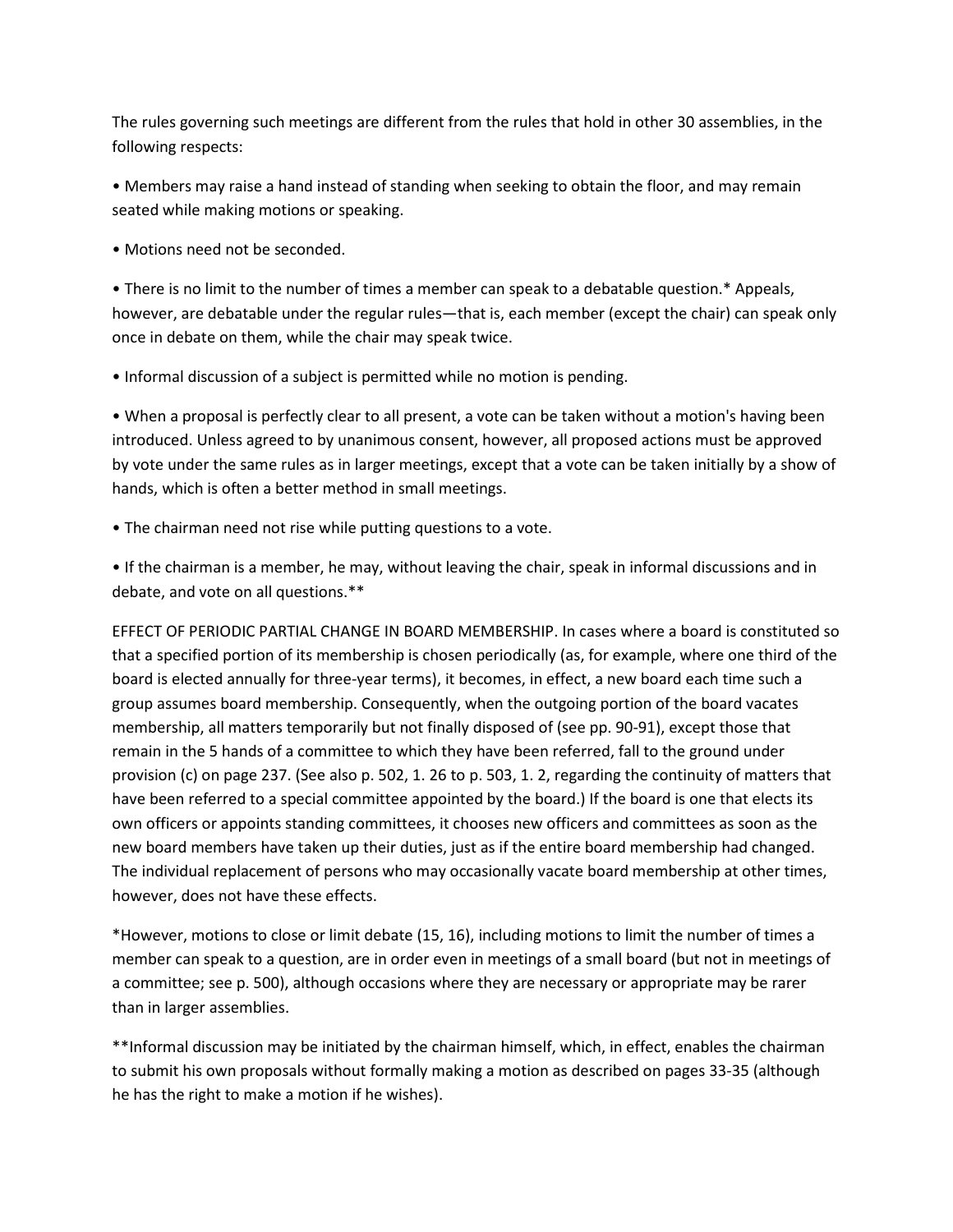#### Daylight Division Report

The division has had three well-attended quarterly division meets since the May report. The locals in the Santa Barbara, Fresno and San Luis Obispo areas showed up in good numbers with several first-time attendees at all meets. Several of the new members that had signed up at X2011 were in attendance at the August meet in Fresno and the October meet in Oceano, as well as our honorable PCR President Pat LaTorres, along with his competent advisor, Ronnie.

The May 21<sup>st</sup> meet in Santa Barbara was hosted by Gary Siegel in his backyard, home to his fabulous outdoor #1 scale SP Santa Cruz Division layout. Joe Heumphreus also brought his large scale Timesaver layout, which drew several boomers to the challenge. Bruce Morden presented a hands-on clinic on making eucalyptus trees, common to the local area. Following his clinic, Bruce led a discussion on railroad traffic control systems, from timetable and train order through CTC, wrapping up with a tour of Gary's CTC board that controls his indoor HO scale L&N layout. Returning outside, Joe Heumphreus gave a "short" clinic on railroad electricity, including tips he's learned over the years. After a pizza lunch, we had the usual business meeting, followed by layout tours and long drives home for those of us in the Central Valley.

The August 20<sup>th</sup> meet was held in the Fig Garden Regional Library in Fresno. PCR President Pat LaTorres presented his clinic on "Railroad Photography", covering equipment and image composition for awardwinning shots. Dave Grenier, our AP Chairman, then presented his "Achievement Program Demystified" clinic explaining the ins and outs of the AP, how to figure Author points and Volunteer time units, how to complete the various forms, and much more. After the clinics, we went right into the business meeting, and then we left the library for a late lunch and layout tours, followed by much shorter drives home for many of us.

The October 8<sup>th</sup> meet was held at the historic SP Oceano Depot, in Oceano (San Luis Obispo County), in conjunction with the Central Coast Railroad Festival, a 5-day celebration of railroading in the area. The Daylight Division was advertised as a Festival participant on their various promotions, with our logo right on top. Paul Deis presented a hands-on clinic on weathering freight cars, sponsored by Bragdon Enterprises. Attendees could weather their own cars or use HO and 1:20.3 cars provided by Paul, but you couldn't take his home. Terry Taylor followed with his presentation on Santa Fe operations in the Central Valley, with a little twist -- all the photos were of wrecks! On a positive note, an increase in the number of entries for the contests was noted at the meet. Newly-appointed Contests Chair Steve Biggs took in many more model entries than usual. After a lunch break, we had the business meeting and awarded plaques for favorite models, followed by layout tours. At the business meeting, the choices for the National convention were brought up, including a cruise from Seattle to San Diego were mentioned. Several attendees were interested in the cruise.

The Achievement Program is alive and well in the Daylight Division! We currently have 12 members actively pursuing a total of 32 AP certificates. Six Statement of Qualification forms for 3 members were recently submitted to the Region for processing. The following have been awarded since the May report:

Golden Spike Award: Ron Baker, John Drazin, Terry Taylor, Bob Pethoud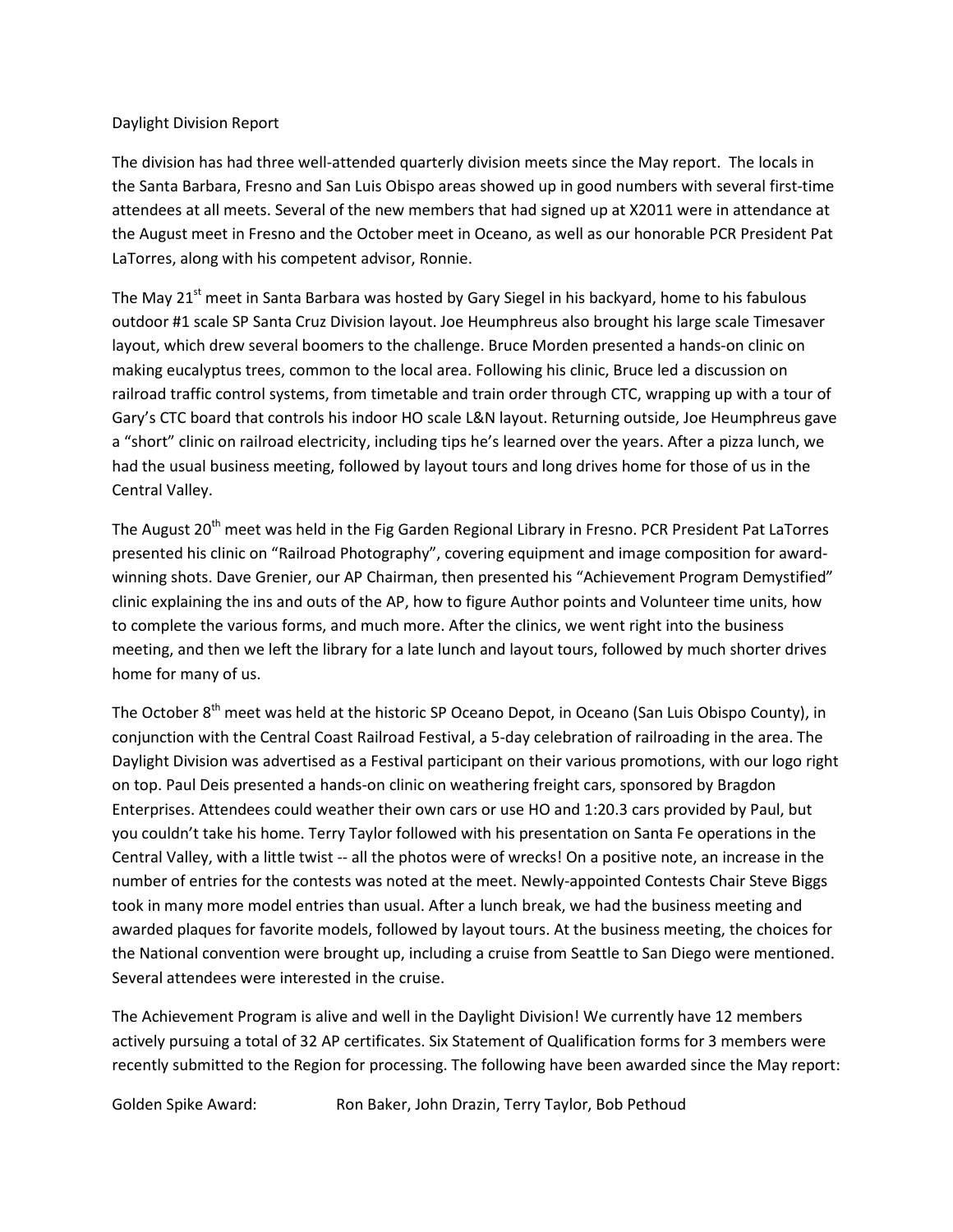Chief Dispatcher: Rick Fulkerson Association Official: John Houlihan Association Volunteer: Terry Taylor

Model Railroad Author: Chuck Harmon, Terry Taylor

John Houlihan

Daylight Division Director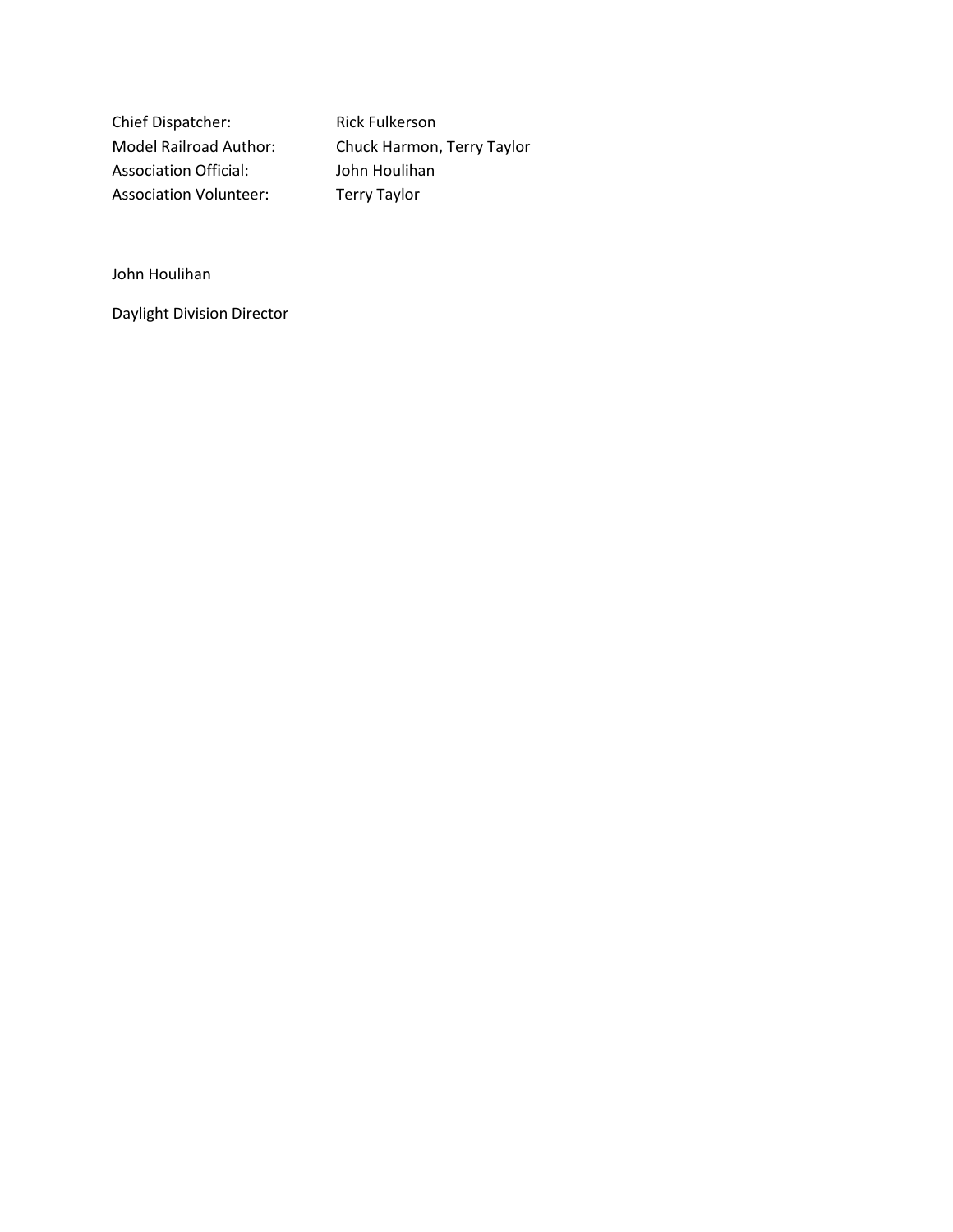# **Coast Division Report PCR Board Meeting – October 29, 2011 Fremont**

Coast Division members are decompressing from the X2011West convention in Sacramento. Many of the committee were from Coast, and all members are thankful for their efforts to make X2011W a very successful endeavor. I think all who attended had a great time and learned some new techniques. It sure was handy having a car there to carry the train show booty home!

We held our June meet at the Temple of Congregation Etz Chayim in Palo Alto. The facility was exemplary and the hosts most gracious. A new venue is always a challenge, but Coast members and guests made it work. The Congregation indicated a willingness to have us return for another meet sometime. Perhaps it will happen. Another new venue was the site of our September meet, the Janet Pomeroy Center in San Francisco. This site exceeded our needs for space, though the clinic room was a bit on the small side, and there was no screen for the slides. Jim Betz was very resourceful though and cobbled up a screen from a roll of butcher paper, which worked adequately for the meet. Another option for the clinic area was discussed. This site was blessed with plentiful parking, too.

Coast looks forward to working with the LDSIG and OPSIG groups to hold another meet in Santa Clara early next year. These meets are very interesting and have good layout tours and operating sessions available. They have proven popular over the years and folks come from great distances to attend.

Rod Smith Coast Division Director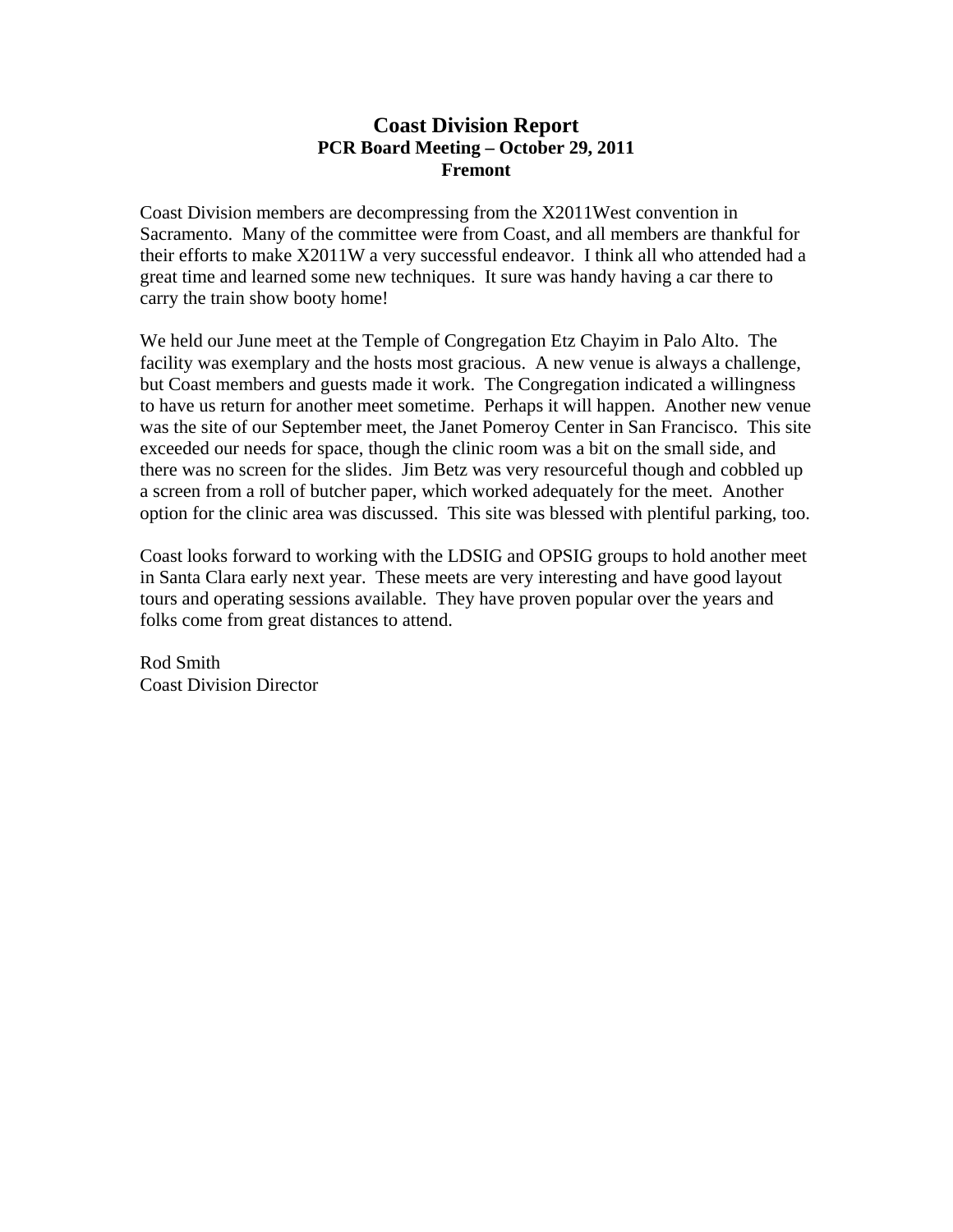

Director's Report 10/29/11

# I. Division meets

The Sierra Division meeting planned in June for a photography expedition up the Feather River Canyon (to utilize the skills acquired at the April meet) was rained out; so the division has held two meets since the last Board of Directors' meeting in May:

- In August, a meeting was held in Carson City featuring a trip on the Virginia and Truckee Railroad (as well as attendant sightseeing and lunch). The trip featured the elongated run, with the trip lasting 1-1/2 hours in each direction. (We had originally intended to have our summer picnic meet that weekend at the Nevada County Fairgrounds, but the county fair was taking place that weekend; so we rescheduled it for October.)
- The rescheduled October meet was held at the Nevada County Fairgrounds, where we were hosted by the Nevada County Narrow Gauge Historical Model Railroad members. We were treated to a tour of their layout, which features a fairly complete model of the entire Nevada County Narrow Gauge Railway from Colfax to Nevada City which they have been working on for many years. After a cookout lunch (featuring hamburgers grilled by our chef/superintendent) and a short business session, the meet continued with a trip to the Nevada County Railroad Museum.

# II. Other Events

1. The NMRA National Convention was held in Sacramento this past July and was a resounding success. Many thanks to all committee members, attendees and others involved with the convention. It was great to have an opportunity to show off our "local modeling talent" to people from around the world. While we were unable to organize a large number of people from the Sierra Division to staff the NMRA booth at the train show *(perhaps because many of them were also on the Convention Committee and were completely fried by that point)*, we did get a number of inquiries from various people about Sierra Division activities. As our division newsletter, the Sierra Short Line, is now available online in vibrant color, we encouraged people to take a look at it and find out about our upcoming activities.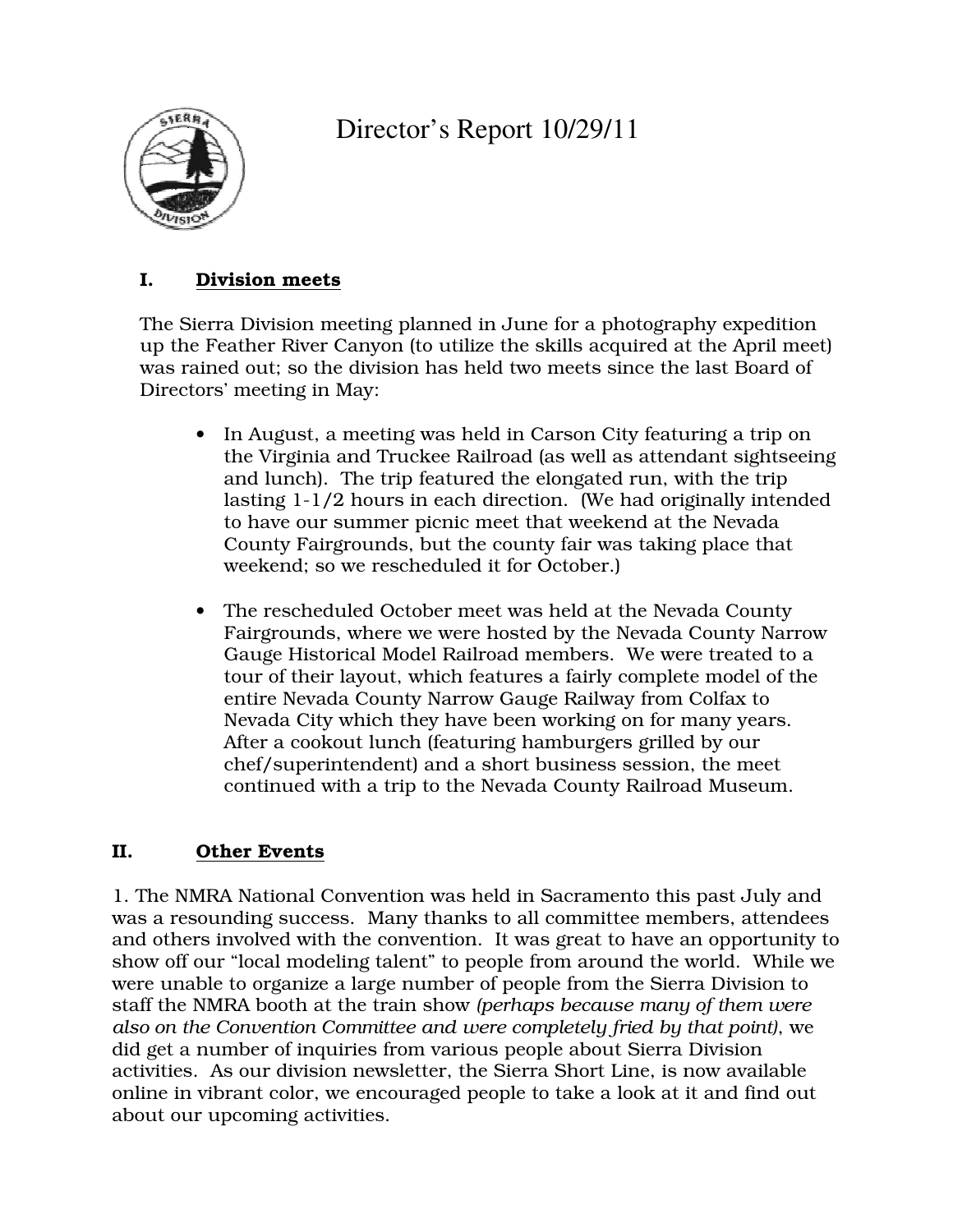2. The Northern Nevada layout tour previously organized by Chuck Gardner at High Sierra Hobbies, which was renamed the "Chuck Gardner Memorial Model Railroad Layout Tour" in his honor, will be held the first weekend in November (the  $4<sup>th</sup>$ ,  $5<sup>th</sup>$  and  $6<sup>th</sup>$ ). The tour includes layouts in the Reno-Sparks area, Fallon, and the Carson City area. Maps can be found at http://www.highsierramodelrrtour.com/.

3. Our major publicity and fundraising event, International RailFair, will be held this year on Saturday and Sunday, November 12 and 13. We are looking forward to working with our usual complement of PCR volunteers to help staff the Ticket Booth and the Information/Timesaver table. Thanks in advance to all who have volunteered.

4. We will once again be hosting an NMRA information booth at the California State Railroad Museum's Small Train Weekend on November 25 and 26 (Friday and Saturday of Thanksgiving weekend). We will be setting up the TimeSaver for the attendees (especially the younger ones) to operate. We will need volunteers to staff the booth in 2 or 3-hour shifts (volunteers will get a pass to the museum so they can see it during their visit). Please contact Jim Long at jimclong@sbcglobal.net if you are interested in volunteering.

5. Unfortunately, due to the ongoing economic circumstances, we decided once again to forego a Sierra Division Banquet this year. We still hope to be able to resume the tradition in the future.

# III. Elections

Since our current Division Director (moi) will be termed out next May, we have been actively recruiting candidates for the office. At this time, we have one person who has agreed to run for the office of Division Director.

We are also looking towards next year's elections, as we will need to elect a new Superintendent. Unfortunately, Jim Long's health has deteriorated to the point where he will be unable to run for office again at the end of his term next year. Our Chief Clerk and Paymaster have expressed their willingness to run again, but we need to start recruiting Superintendent candidates as this is a pivotal job in this division. I have a potential candidate in the pipeline and will be talking to him at greater length in the next couple of months. In the meantime, we are encouraging anyone interested in running for any of the division offices to talk to either me or Jim Long, and we will be happy to answer any questions about what the job(s) would entail.

Respectfully submitted,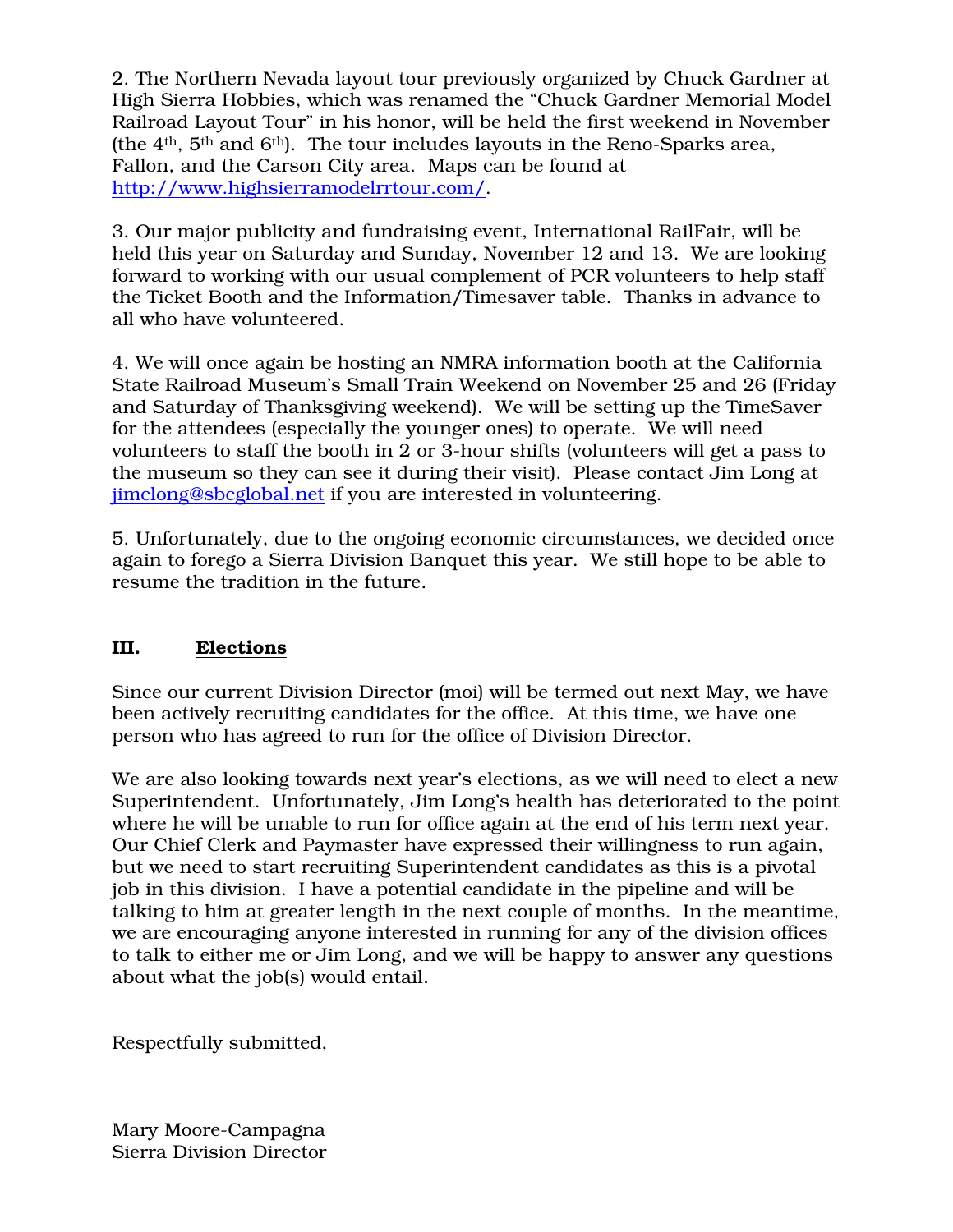# **Redwood Empire Division Director's Report October 2011**

Since the last Board of Directors' meeting in May, the Redwood Empire Division has elected new officers, Stewart Benson is the new Superintendent and Verne Alexander is the new Chief Clerk. It is very satisfying to have two long-time members step up to these positions. The outgoing officers are giving the "new comers" a lot of support to make the transition.

We just finished the Annual Train Show at the Sonoma County Fairgrounds last weekend (Oct 14, 15 and 16). The show was held in conjunction with the Annual Home Show and had good attendance. All scales and gauges were represented by layouts and displays. The Z-scale running with DCC was pretty impressive and a new Hon3 module group from the Santa Rosa area also displayed their modular layout with some very impressive modeling.

R.E.D. is going to be changing from a printed and mailed newsletter to an on-line newsletter. Without a regular revenue stream the Division just cannot continue to cover printing and mailing costs. Those members who simply must have a printed copy can subscribe for a small fee and continue to receive a copy via the postal service. We see this as an opportunity to include more artwork and photos in full color and we won't be restricted by page counts to keep postage low.

R.E.D. is still looking around for some activity or product that will produce a regular revenue stream to the Division. We haven't found the right activity or product but we keep floating ideas to each other and haven't given up yet. We are able to keep our costs quite low but we would like to offer the membership more and many of our ideas require funds to make them work.

The current Director's term is coming to a close and the Division officers are looking for someone to step up and take the job. We have a few candidates in mind who would be assets to the PCR Board and we'll be talking up the idea over the next couple of months.

Respectfully submitted,

Carol N. Alexander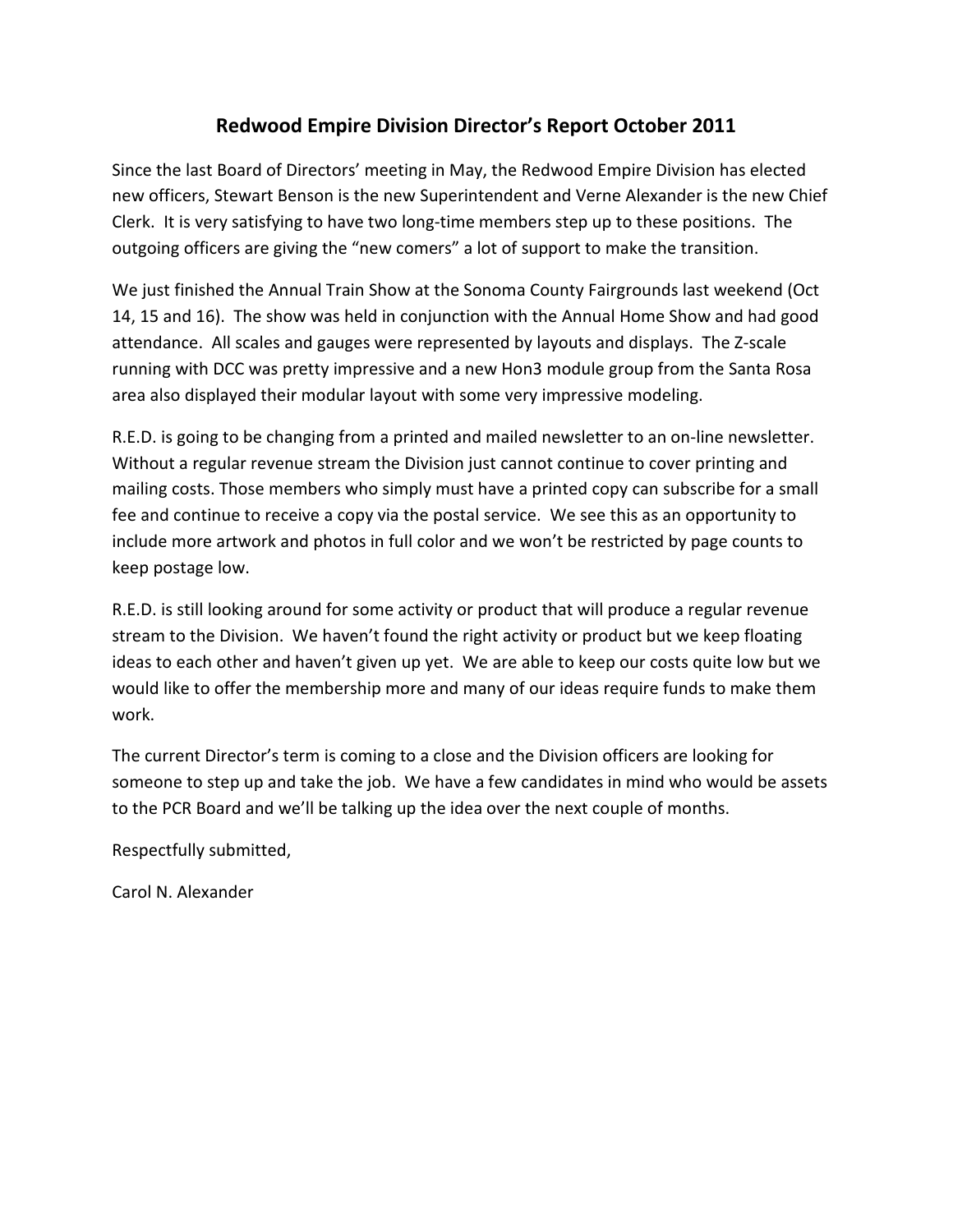### **CONVENTION DEPARTMENT REPORT Submitted October 27, 2011**

#### **Sonoma Short Line Santa Rosa May 13-15, 2011**

The 2011 Mini convention was held at the Finley Community Center in Santa Rosa. The attendance was 88 registrants and the convention was in the black a total of \$989.86 thanks to the excellent work of Chairman Steve Skold and his committee. The surplus has been allocated between the Redwood Empire Division and PCR

#### **Siskiyou Summit** Medford, OR with PNR May 2-5, 2012

 The MOU issues have been resolved and the agreement signed. There is a joint committee in place with Jim Providenza from PCR and Ed Liesse from PNR serving as cochairs. The convention currently has 85 registrations in hand.

 The agreement between the regions specifies a payment of \$12 per registrant be made to the respective regions. A question has surfaced concerning the use of those funds, and if any portion would be allocated to the Divisions. At the time we negotiated the agreement, my assumption was the \$12 per registrant would remain PCR funds since there is no official "host" division or other organization with PCR. However, there is no reason, all or a portion could not be allocated to the Divisions if the Board so desires. We just need to decide on a methodology.

Coast Division Dublin, CA April 3-7, 2013

 There is committee partially organized and we have an attractive proposal from the Holiday Inn Express in Dublin to present for formal approval at the end of this report. The Holiday Inn is within walking distance of BART for a non-driving alternative for Bay Area registrants, and the proposal offers a good room rate for out-of-town registrants.

### **2014 Daylight Division**

 Tentative selection for convention is in San Louis Obispo, or nearby city. No date has been determined as yet.

Respectfully submitted,

Dennis Stokely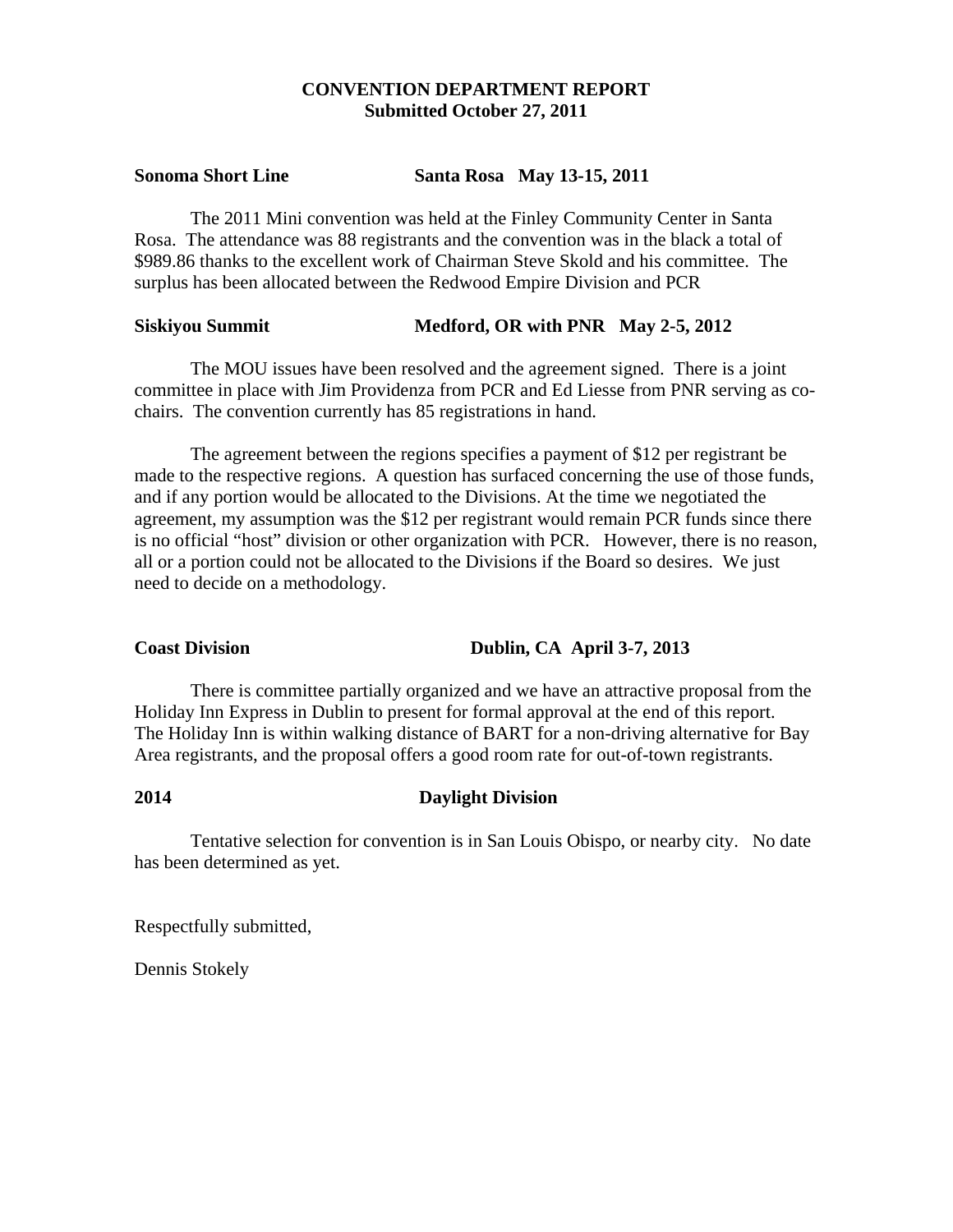Sonoma Short Line final report.

Redwood Empire Division hosted the 2011 Mini-Convention and this is the mini report. The Sonoma Short Line convention was both an aesthetic and financial success. We had 58 pre registrants which caused us some concern. There were 30 walk ins that put us over the top. We made a profit of \$989.86 which was split equally with RED and PCR for a total of \$494.93 each. One innovation was to provide both breakfast and lunch at a modest price and the proceeds went to RED. Mary Moore-Campagna was responsible for this. Once again, I want to thank Gus Campagna for all his work and guidance in helping make this a successful event.

Steve Skold

Chairman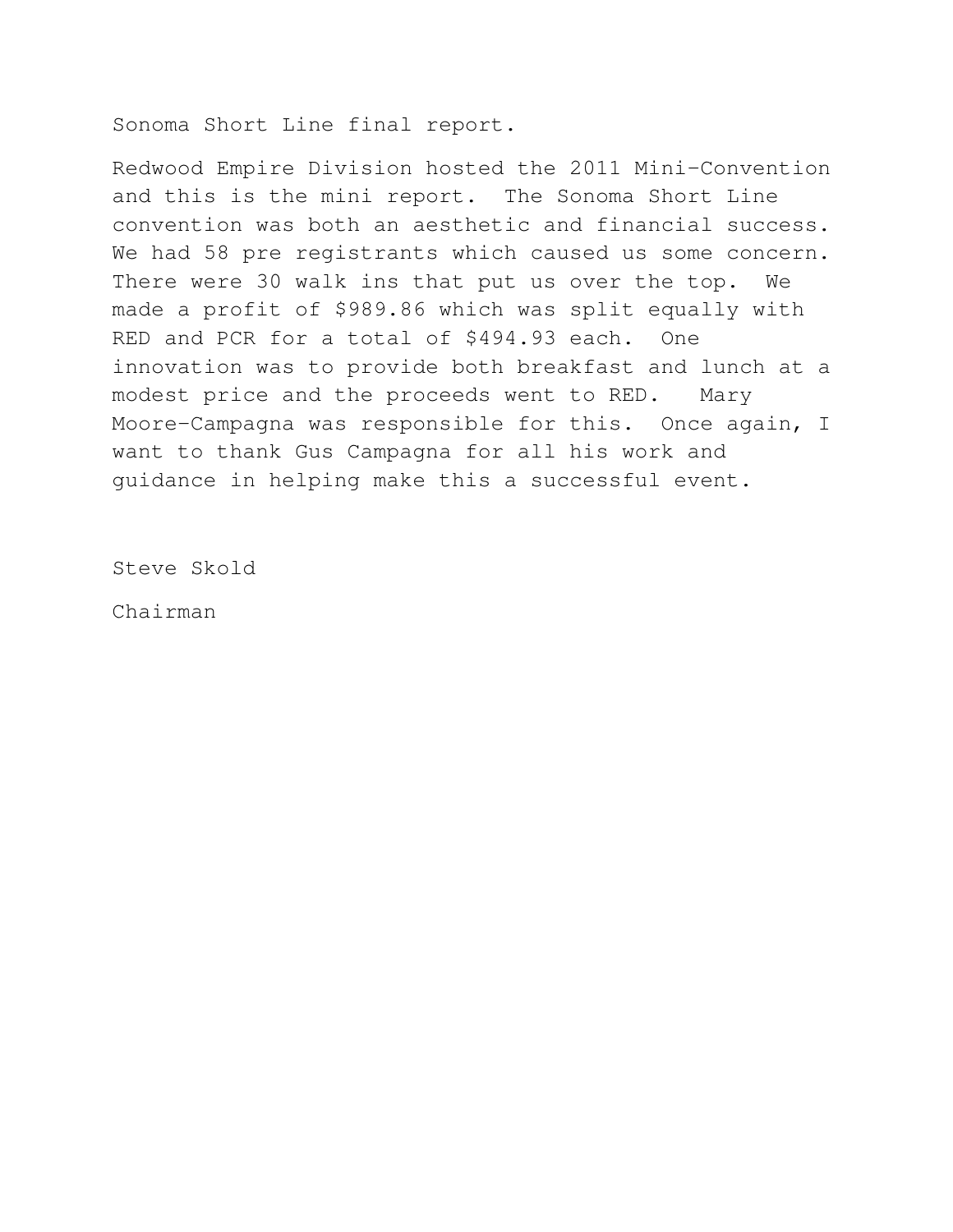At present, we are in the process of developing a program for the Contest that satisfies both Regions. PNR and PCR have largely divergent views on how to approach the Contest, thus negotiations are well under way between John DeSteese and myself, nailing down exactly how the Contest will be run.

#### **Issue #1**- by far the most challenging.

 PNR has long advocated under the direction and stern hand of Jack Hamilton, MMR and AP Regional Chairman, that points scored in the Contest ( even if they exceed 87.5 ) cannot and will not be used to issue Merit Awards. Only separate AP judging of the model will confer or not confer Merit Awards. Historically, PCR has used the Contest's scores to issue Merit Awards. The NMRA stand on this ( as per Bob Hamm, National Contest Chairman ) is that Contest scores can be used to issue Merit Awards. Under further scrutiny, I found that in reality those scores issued in Contest, are then sent to the AP Regional Chairman who then decides whether or not to issue Merit Awards.

I conferred with Jack Burgess, MMR and PCR AP Chairman. He feels that Contest scores should be allowed to issue Merit Awards. In fact he pointed out that Frank Koch, AP National chair, has sent out to all Regional AP chairs the names of the Merit Awards recipients based on the scores of the recent NMRA Convention 's Contest. This indicates that PCR follows National policies. ( Also see article in the Nov. 2011 NMRA magazine page 8 by Bob Hamm " The entries that are greater than 87.5 points are eligible for AP Merit Awards. A list of those is being sent to the entrants' region AP Chairs who will issue the awards. Contest does not perform that function". I guess if one looks closely, one would have to define " eligible". In PCR "eligible" has been interpreted as affirmation of Contest points being the basis for assigning Awards.

With the blessing of Jack Burgess I have made the following determination on the issue, to keep everyone happy and still follow the regulations. Siskiyou 2012 will keep Contest and AP judging separate. The Award Ceremony will not mention Merit Awards based on Contest points. PCR will however confer to any PCR member who receives 87.5 points a Merit Award, to be mailed By Jack Burgess after the Convention.

**Issue #2**- PNR wants to eliminate Arts & Crafts as judged entries and make it by Popular Vote.

With the help of Mary Moore-Campagna and Sandy Skold, PCR is affirming their stance in maintaining A&C in the Contest forum. I will draft a letter to go to John DeSteese stating such, once I receive the facts from Mary on how PCR intends to run A&C.

**Issue #3**- PNR wants to eliminate many categories in Contest. They think they are redundant and want to streamline both the judging and the costs of plaques. PNR does not want youth and novice categories, wants to join "kit" and "open" into one single category, wants to consolidate "on-line" and